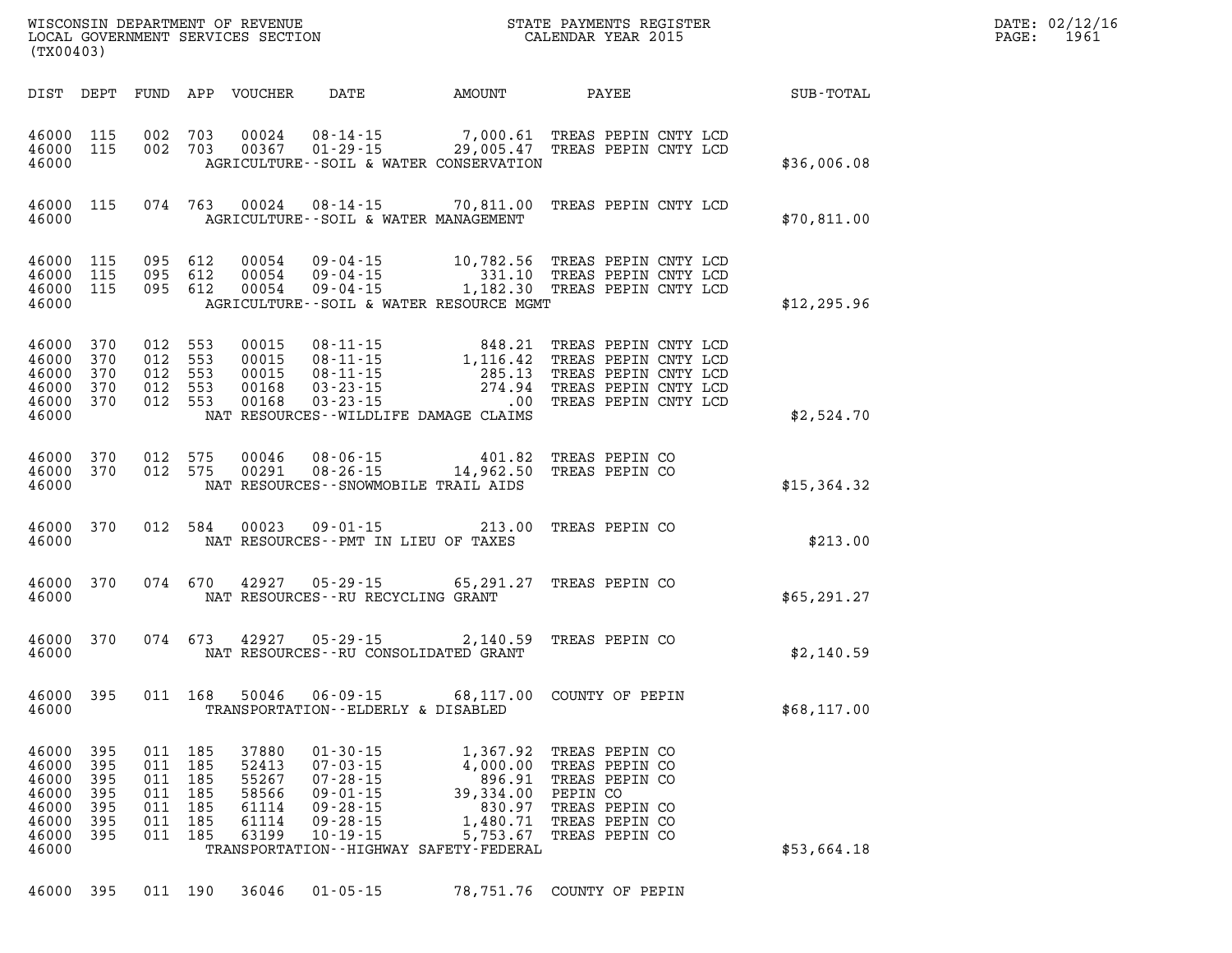| WISCONSIN DEPARTMENT OF REVENUE<br>LOCAL GOVERNMENT SERVICES SECTION<br>(TYOO402)<br>(TX00403)                                                                                                                                                   |                   |                                                                                                                                                         |                                                                                                 |                                                                                                                                                                         |                                          |                                                                                                                                                                                                                                                                |                                                                                             | $\label{eq:2.1} \frac{1}{\sqrt{2}}\int_{\mathbb{R}^3}\frac{1}{\sqrt{2}}\left(\frac{1}{\sqrt{2}}\right)^2\left(\frac{1}{\sqrt{2}}\right)^2\left(\frac{1}{\sqrt{2}}\right)^2\left(\frac{1}{\sqrt{2}}\right)^2\left(\frac{1}{\sqrt{2}}\right)^2\left(\frac{1}{\sqrt{2}}\right)^2\left(\frac{1}{\sqrt{2}}\right)^2\left(\frac{1}{\sqrt{2}}\right)^2\left(\frac{1}{\sqrt{2}}\right)^2\left(\frac{1}{\sqrt{2}}\right)^2\left(\frac{1}{\sqrt{2}}\right)^2\left(\frac$ | DATE: 02/12/16<br>PAGE:<br>1962 |
|--------------------------------------------------------------------------------------------------------------------------------------------------------------------------------------------------------------------------------------------------|-------------------|---------------------------------------------------------------------------------------------------------------------------------------------------------|-------------------------------------------------------------------------------------------------|-------------------------------------------------------------------------------------------------------------------------------------------------------------------------|------------------------------------------|----------------------------------------------------------------------------------------------------------------------------------------------------------------------------------------------------------------------------------------------------------------|---------------------------------------------------------------------------------------------|----------------------------------------------------------------------------------------------------------------------------------------------------------------------------------------------------------------------------------------------------------------------------------------------------------------------------------------------------------------------------------------------------------------------------------------------------------------|---------------------------------|
|                                                                                                                                                                                                                                                  |                   |                                                                                                                                                         |                                                                                                 | DIST DEPT FUND APP VOUCHER                                                                                                                                              | DATE AMOUNT                              |                                                                                                                                                                                                                                                                |                                                                                             | PAYEE SUB-TOTAL                                                                                                                                                                                                                                                                                                                                                                                                                                                |                                 |
| 46000 395<br>46000 395<br>46000                                                                                                                                                                                                                  |                   |                                                                                                                                                         | 011 190<br>011 190                                                                              |                                                                                                                                                                         |                                          | TRANSPORTATION--GENERAL TRANSP AIDS-GTA                                                                                                                                                                                                                        | 52046  07-06-15  157,503.52  COUNTY OF PEPIN<br>64046  10-05-15  78,751.77  COUNTY OF PEPIN | \$315,007.05                                                                                                                                                                                                                                                                                                                                                                                                                                                   |                                 |
| 46000<br>46000                                                                                                                                                                                                                                   | 395               |                                                                                                                                                         | 011 278                                                                                         |                                                                                                                                                                         | TRANSPORTATION - - LRIP/TRIP/MSIP GRANTS |                                                                                                                                                                                                                                                                | 68908 12-14-15 1,107.52 TREAS PEPIN CO                                                      | \$1,107.52                                                                                                                                                                                                                                                                                                                                                                                                                                                     |                                 |
| 46000 435<br>46000 435<br>46000 435<br>46000<br>46000 435<br>46000<br>46000 435<br>46000 435<br>46000 435<br>46000 435<br>46000                                                                                                                  | 435<br>435        | 005 000                                                                                                                                                 | 005 000<br>005 000<br>005 000<br>005 000<br>005 000<br>005 000<br>005 000<br>005 000<br>005 000 | 90511<br>90514<br>90515<br>90517<br>90518<br>90521<br>90604<br>90607<br>90609<br>90611                                                                                  | HEALTH SERVICES--STATE/FED AIDS          | 01-01-15<br>02-01-15<br>03-01-15<br>4,067.00 PEPINCO<br>03-01-15<br>18,080.00 PEPINCO<br>04-01-15<br>8,889.00 PEPINCO<br>05-01-15<br>39,371.00 PEPINCO<br>06-29-15<br>5,712.00 PEPINCO<br>09-01-15<br>74,294.00 PEPINCO<br>10-01-15<br>22,319.00 PEPINCO<br>11 |                                                                                             | \$244,763.00                                                                                                                                                                                                                                                                                                                                                                                                                                                   |                                 |
| 46000 437<br>46000 437<br>46000<br>46000 437<br>46000 437<br>46000 437<br>46000<br>46000 437<br>46000 437<br>46000 437<br>46000<br>46000 437<br>46000 437<br>46000 437<br>46000 437<br>46000 437<br>46000 437<br>46000 437<br>46000 437<br>46000 | 437<br>437<br>437 | 005 000<br>005 000<br>005 000<br>005 000<br>005 000<br>005 000<br>005<br>005<br>005<br>005 000<br>005<br>005<br>005<br>005 000<br>005 000<br>005<br>005 | 005 000<br>005 000<br>000<br>000<br>000<br>000<br>000<br>000<br>000<br>000                      | 00000<br>00000<br>00000<br>00000<br>00000<br>00000<br>00000<br>00000<br>00000<br>00000<br>00000<br>00000<br>00000<br>00000<br>00000<br>00000<br>00000<br>00000<br>00000 |                                          |                                                                                                                                                                                                                                                                | CHILDREN & FAMILIES--STATE/FEDERAL AIDS                                                     | $\star$<br>$\star$<br>$\star$<br>$\star$<br>$\star$<br>$\star$<br>$\star$<br>$\star$<br>$\star$<br>$\star$<br>$\star$<br>\$204,417.48                                                                                                                                                                                                                                                                                                                          |                                 |
| 46000                                                                                                                                                                                                                                            | 46000 455         |                                                                                                                                                         |                                                                                                 |                                                                                                                                                                         | JUSTICE -- LAW ENFORCEMENT SERVICES AID  |                                                                                                                                                                                                                                                                | 002 221 14 07-21-15 330.00 TREAS PEPIN CNTY                                                 | \$330.00                                                                                                                                                                                                                                                                                                                                                                                                                                                       |                                 |
| 46000 455<br>46000                                                                                                                                                                                                                               |                   |                                                                                                                                                         |                                                                                                 |                                                                                                                                                                         | JUSTICE - - LAW ENFORCEMENT TRAINING     |                                                                                                                                                                                                                                                                | 002 231 13 03-30-15 2,080.00 TREAS PEPIN CNTY                                               | \$2,080.00                                                                                                                                                                                                                                                                                                                                                                                                                                                     |                                 |
| 46000 455                                                                                                                                                                                                                                        |                   |                                                                                                                                                         |                                                                                                 | 002 532 04                                                                                                                                                              | $03 - 09 - 15$                           |                                                                                                                                                                                                                                                                | 7,578.74 TREAS PEPIN CO                                                                     |                                                                                                                                                                                                                                                                                                                                                                                                                                                                |                                 |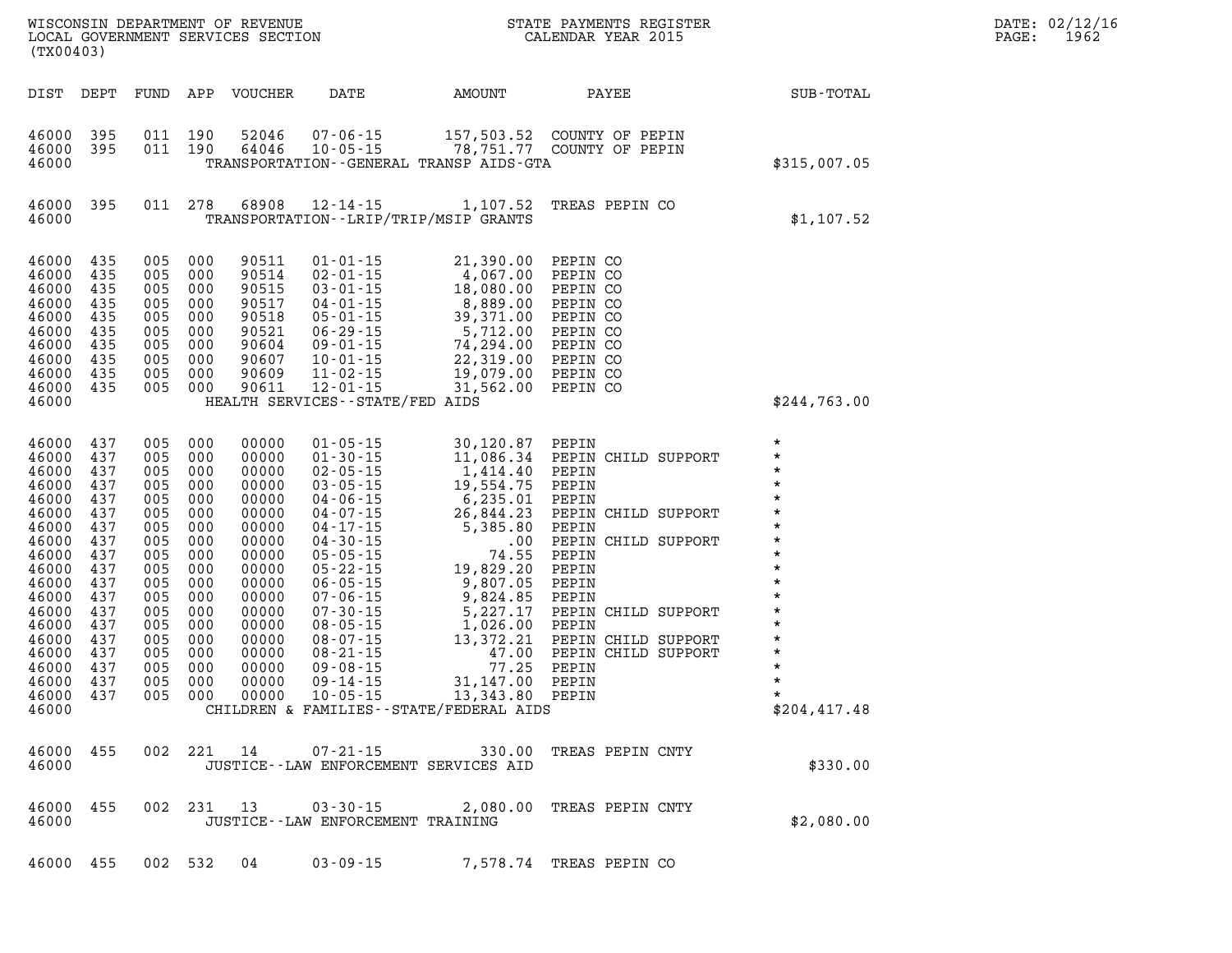| WISCONSIN DEPARTMENT OF REVENUE<br>LOCAL GOVERNMENT SERVICES SECTION<br>(TYOO403)<br>(TYOO403)<br>(TX00403) |                                                                                                               |  |  |                                                                                      |                                                                      |                                                             | $\mathbb{E} \mathbf{R}$                                                                                                                                                                                                                                                                                            | DATE: 02/12/1<br>$\mathtt{PAGE}$ :<br>1963 |                                                              |  |
|-------------------------------------------------------------------------------------------------------------|---------------------------------------------------------------------------------------------------------------|--|--|--------------------------------------------------------------------------------------|----------------------------------------------------------------------|-------------------------------------------------------------|--------------------------------------------------------------------------------------------------------------------------------------------------------------------------------------------------------------------------------------------------------------------------------------------------------------------|--------------------------------------------|--------------------------------------------------------------|--|
|                                                                                                             |                                                                                                               |  |  |                                                                                      |                                                                      |                                                             |                                                                                                                                                                                                                                                                                                                    |                                            | DIST DEPT FUND APP VOUCHER DATE AMOUNT PAYEE PAYEE SUB-TOTAL |  |
|                                                                                                             | 46000 455<br>46000                                                                                            |  |  |                                                                                      |                                                                      |                                                             | 002 532 12 07-27-15 7,894.83 TREAS PEPIN CO<br>JUSTICE -- VICTIM/WITNESS ASSISTANCE SERV                                                                                                                                                                                                                           |                                            | \$15,473.57                                                  |  |
|                                                                                                             | 46000 465<br>46000 465<br>46000                                                                               |  |  |                                                                                      |                                                                      |                                                             | 002 337 01011 01-20-15 2,595.00 TREAS PEPIN CO<br>002 337 01364 06-24-15 2,648.00 TREAS PEPIN CO<br>MILITARY AFFAIRS-EMERGENCY MGMT PLANNING                                                                                                                                                                       |                                            | \$5,243.00                                                   |  |
|                                                                                                             | 46000 465<br>46000 465<br>46000                                                                               |  |  |                                                                                      |                                                                      |                                                             | 002 342 00928 01-15-15 8,672.63 TREAS PEPIN CO<br>002 342 01434 06-25-15 8,027.99 TREAS PEPIN CO<br>MILITARY AFFAIRS-EMERGENCY MGMT-FED FUND                                                                                                                                                                       |                                            | \$16,700.62                                                  |  |
|                                                                                                             |                                                                                                               |  |  |                                                                                      |                                                                      |                                                             | $\begin{tabular}{lllllll} 46000 & 485 & 082 & 280 & 03004 & 01-02-15 & & 438.37 \end{tabular} \begin{tabular}{lllll} \bf 46000 & 485 & 082 & 280 & 03004 & 01-02-15 & & 438.37 \end{tabular} \end{tabular}$                                                                                                        |                                            | \$438.37                                                     |  |
|                                                                                                             | 46000 505<br>46000 505<br>46000 505<br>46000 505<br>46000 505<br>46000 505<br>46000 505<br>46000 505<br>46000 |  |  | 002 155<br>002 155<br>002 155<br>002 155<br>002 155<br>002 155<br>002 155<br>002 155 | 60154<br>60154<br>60410<br>60410<br>60506<br>60506<br>60546<br>60546 |                                                             | 09-24-15<br>09-24-15<br>01-07-15<br>01-07-15<br>01-07-15<br>02-11-15<br>02-11-15<br>02-25-15<br>02-25-15<br>02-25-15<br>02-25-15<br>02-25-15<br>02-25-15<br>02-25-15<br>02-25-15<br>02-25-15<br>02-25-15<br>02-25-15<br>02-25-15<br>02-25-15<br>02-25-15<br>02-25-15<br>02<br>DOA-HOUSING ASSISTANCE-FEDERAL FUNDS |                                            | \$3,055.13                                                   |  |
|                                                                                                             | 46000 505<br>46000 505<br>46000 505<br>46000 505<br>46000 505<br>46000 505<br>46000                           |  |  | 035 371<br>035 371<br>035 371<br>035 371<br>035 371<br>035 371                       | 60154<br>60154<br>60154<br>60546<br>60546<br>60546                   | DOA--PUBLIC BENEFITS FUND                                   | 09-24-15<br>09-24-15<br>09-24-15<br>09-24-15<br>09-24-15<br>02-25-15<br>02-25-15<br>02-25-15<br>02-25-15<br>02-25-15<br>02-25-15<br>1,186.30<br>TREAS PEPIN CNTY<br>02-25-15<br>02-25-15<br>02-25-15<br>02-25-15<br>02-25-15<br>02-25-15<br>02-25-15<br>02-25-15<br>02-2                                           |                                            | \$2,764.30                                                   |  |
|                                                                                                             | 46000 505<br>46000 505<br>46000                                                                               |  |  | 089 166                                                                              | 04940                                                                | 089 166 07567 04-22-15<br>DOA--LAND INFORMATION FUND        | 01-21-15 1,000.00 TREAS PEPIN CNTY<br>04-22-15 88,736.00 TREAS PEPIN CNTY<br>88,736.00 TREAS PEPIN CNTY                                                                                                                                                                                                            |                                            | \$89,736.00                                                  |  |
|                                                                                                             | 46000 835<br>46000                                                                                            |  |  |                                                                                      |                                                                      | 002 105 44102 07-27-15<br>REVENUE - - STATE SHARED REVENUES | 70,561.64 TREAS PEPIN CO                                                                                                                                                                                                                                                                                           |                                            | \$70,561.64                                                  |  |
|                                                                                                             | 46000 835<br>46000                                                                                            |  |  | 002 109                                                                              |                                                                      | REVENUE--EXEMPT COMPUTER AID                                | 01046  07-27-15  1,782.00 TREAS PEPIN CO                                                                                                                                                                                                                                                                           |                                            | \$1,782.00                                                   |  |
|                                                                                                             | 46000 835<br>46000 835                                                                                        |  |  | 002 302<br>002 302                                                                   | 10089<br>11089                                                       | $07 - 27 - 15$<br>$07 - 27 - 15$                            | 1,025,047.22 TREAS PEPIN CO<br>282,431.32 TREAS PEPIN CO                                                                                                                                                                                                                                                           |                                            |                                                              |  |

**DATE: 02/12/16<br>PAGE: 1963**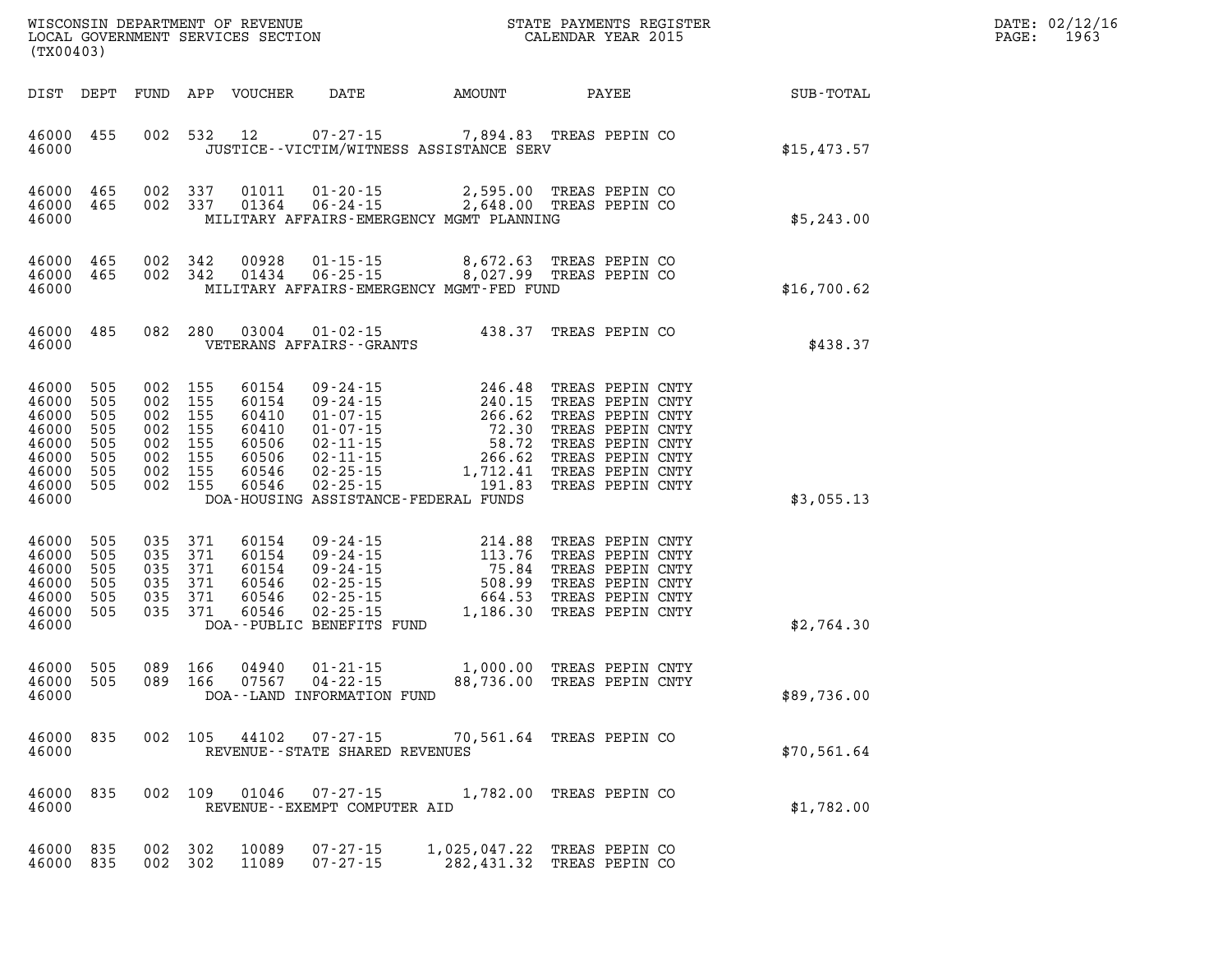| WISCONSIN DEPARTMENT OF REVENUE<br>LOCAL GOVERNMENT SERVICES SECTION<br>(TX00403) |                                          |     |         |                                                |            | STATE PAYMENTS REGISTER<br>CALENDAR YEAR 2015 | DATE: 02/12/16<br>1964<br>PAGE: |  |
|-----------------------------------------------------------------------------------|------------------------------------------|-----|---------|------------------------------------------------|------------|-----------------------------------------------|---------------------------------|--|
| DIST<br>DEPT                                                                      | FUND                                     | APP | VOUCHER | DATE                                           | AMOUNT     | PAYEE                                         | SUB-TOTAL                       |  |
| 46000                                                                             | REVENUE-FIRST DOLLAR/SCHOOL LEVY CREDITS |     |         |                                                |            |                                               | \$1,307,478.54                  |  |
| 835<br>46000<br>46000                                                             | 021                                      | 363 | 37228   | $03 - 23 - 15$<br>REVENUE - - LOTTERY CREDIT - | 288,673.22 | TREAS PEPIN CO                                | \$288,673.22                    |  |
| 46000                                                                             |                                          |     |         | DISTRICT TOTAL APPROPRIATIONS                  |            |                                               | \$2,896,039.54                  |  |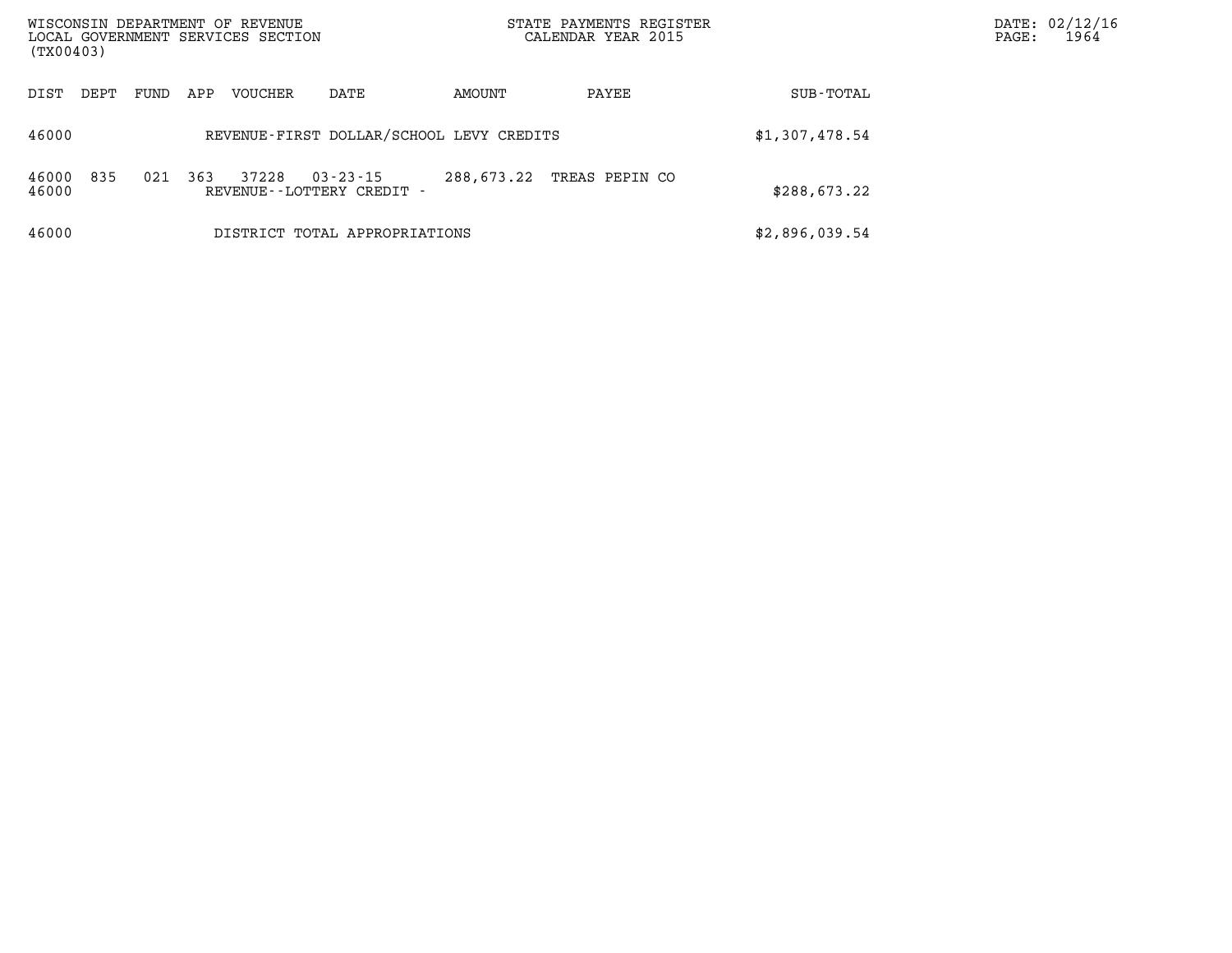| $\mathtt{DATE}$ : | 02/12/16 |
|-------------------|----------|
| PAGE:             | 1965     |

| (TX00403)                                                             | WISCONSIN DEPARTMENT OF REVENUE<br>LOCAL GOVERNMENT SERVICES SECTION                  |                                                                                                                              | STATE PAYMENTS REGISTER<br>CALENDAR YEAR 2015                                                      |               |  |  |
|-----------------------------------------------------------------------|---------------------------------------------------------------------------------------|------------------------------------------------------------------------------------------------------------------------------|----------------------------------------------------------------------------------------------------|---------------|--|--|
| DEPT<br>DIST                                                          | FUND<br>APP VOUCHER                                                                   | DATE<br>AMOUNT                                                                                                               | PAYEE                                                                                              | SUB-TOTAL     |  |  |
| 46002<br>165<br>46002                                                 | 002<br>225<br>01150                                                                   | 06-25-15 1,659.43 TREAS TN ALBANY<br>SAFETY/PROF SERV--FIRE INSURANCE DUES                                                   |                                                                                                    | \$1,659.43    |  |  |
| 46002<br>370<br>370<br>46002<br>370<br>46002<br>46002                 | 000<br>001<br>01DNR<br>001<br>000<br>$04$ DNR<br>001<br>05DNR<br>000                  | $04 - 09 - 15$<br>$06 - 03 - 15$<br>$09 - 28 - 15$<br>NAT RESOURCES-SEVERANCE/YIELD/WITHDRAWAL                               | 392.57 TREAS TOWN ALBANY<br>2,552.09 TREAS TOWN ALBANY<br>51.05 TREAS TOWN ALBANY                  | \$2,995.71    |  |  |
| 370<br>46002<br>46002                                                 | 012<br>571<br>39332                                                                   | $06 - 02 - 15$<br>488.96<br>NAT RESOURCES - - FOREST CROP/MFL/CO FOREST                                                      | TREAS TN ALBANY                                                                                    | \$488.96      |  |  |
| 395<br>46002<br>46002<br>395<br>46002<br>395<br>46002<br>395<br>46002 | 011 191<br>39153<br>011<br>191<br>47153<br>191<br>011<br>55153<br>191<br>67153<br>011 | $01 - 05 - 15$<br>$04 - 06 - 15$<br>$07 - 06 - 15$<br>20,533.65<br>$10 - 05 - 15$<br>TRANSPORTATION--GENERAL TRANSP AIDS-GTA | 20,533.65 TOWN OF ALBANY<br>20,533.65 TOWN OF ALBANY<br>TOWN OF ALBANY<br>20,533.65 TOWN OF ALBANY | \$82,134.60   |  |  |
| 395<br>46002<br>46002                                                 | 011<br>278<br>68148                                                                   | $12 - 04 - 15$<br>16,420.85<br>TRANSPORTATION--LRIP/TRIP/MSIP GRANTS                                                         | TREAS TN ALBANY                                                                                    | \$16,420.85   |  |  |
| 835<br>46002<br>46002                                                 | 002<br>105<br>44092                                                                   | 6,219.87<br>$07 - 27 - 15$<br>REVENUE - - STATE SHARED REVENUES                                                              | TREAS TN ALBANY                                                                                    | \$6, 219.87   |  |  |
| 46002<br>835<br>46002                                                 | 002<br>109<br>03089                                                                   | $07 - 27 - 15$<br>4.00<br>REVENUE--EXEMPT COMPUTER AID                                                                       | TREAS TN ALBANY                                                                                    | \$4.00        |  |  |
| 46002                                                                 |                                                                                       | DISTRICT TOTAL APPROPRIATIONS                                                                                                |                                                                                                    | \$109, 923.42 |  |  |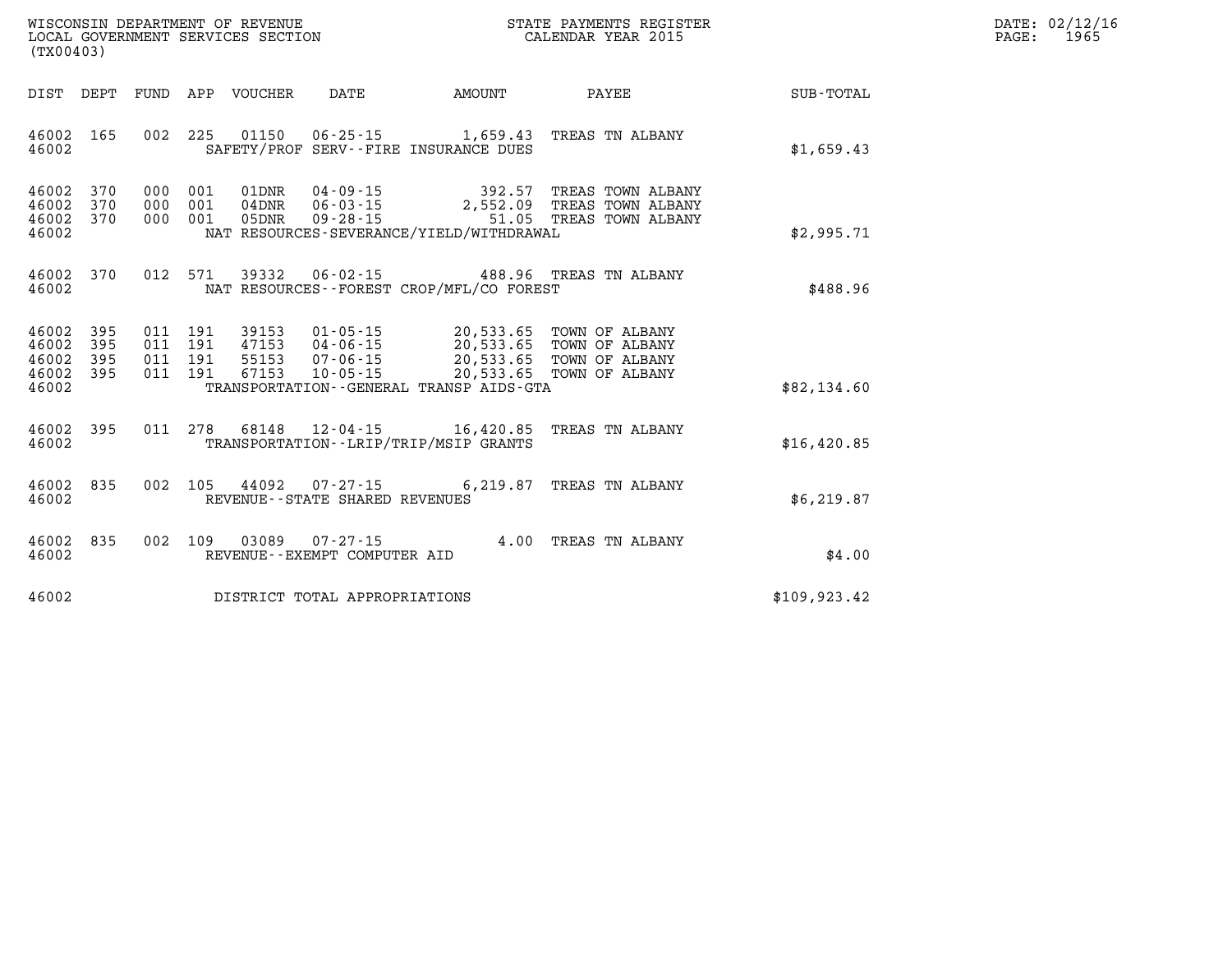| WISCONSIN DEPARTMENT OF REVENUE      | PAYMENTS REGISTER<br>3TATE | 02/12/16<br>DATE: |
|--------------------------------------|----------------------------|-------------------|
| GOVERNMENT SERVICES SECTION<br>LOCAL | CALENDAR YEAR 2015         | 1966<br>PAGE      |

| (TX00403)                                                 | LOCAL GOVERNMENT SERVICES SECTION |  |         |                        |                                     |                                                                                                                                                                                                                                                                                                                                                                                       | CALENDAR YEAR 2015                                                               |              | PAGE: | 1966 |
|-----------------------------------------------------------|-----------------------------------|--|---------|------------------------|-------------------------------------|---------------------------------------------------------------------------------------------------------------------------------------------------------------------------------------------------------------------------------------------------------------------------------------------------------------------------------------------------------------------------------------|----------------------------------------------------------------------------------|--------------|-------|------|
|                                                           |                                   |  |         |                        |                                     |                                                                                                                                                                                                                                                                                                                                                                                       |                                                                                  |              |       |      |
| 46004                                                     | 46004 165                         |  |         |                        |                                     | SAFETY/PROF SERV--FIRE INSURANCE DUES                                                                                                                                                                                                                                                                                                                                                 | 002 225 01151 06-25-15 1,742.98 TREAS TN DURAND                                  | \$1,742.98   |       |      |
| 46004 370<br>46004 370<br>46004                           |                                   |  |         |                        |                                     | NAT RESOURCES-SEVERANCE/YIELD/WITHDRAWAL                                                                                                                                                                                                                                                                                                                                              |                                                                                  | \$999.89     |       |      |
| 46004 370<br>46004                                        |                                   |  |         |                        |                                     | NAT RESOURCES--AIDS IN LIEU OF TAXES                                                                                                                                                                                                                                                                                                                                                  | 002 503 17697 01-12-15 8,690.39 TREAS TN DURAND<br>470.84 TOWN SHARE             | \$8,690.39   |       |      |
| 46004                                                     | 46004 370                         |  |         |                        |                                     | NAT RESOURCES--FOREST CROP/MFL/CO FOREST                                                                                                                                                                                                                                                                                                                                              | 012 571 39333 06-02-15 239.96 TREAS TN DURAND                                    | \$239.96     |       |      |
| 46004 370<br>46004 370<br>46004                           |                                   |  | 012 579 | 20518<br>012 579 20518 |                                     | NAT RESOURCES--AIDS IN LIEU OF TAXES                                                                                                                                                                                                                                                                                                                                                  |                                                                                  | \$40.16      |       |      |
| 46004 395<br>46004 395<br>46004 395<br>46004 395<br>46004 |                                   |  |         |                        |                                     | $\begin{array}{cccccc} 011 & 191 & 39154 & 01\cdot 05\cdot 15 & & 5\,251\,.77 & \textrm{TOWN OF DURAND} \\ 011 & 191 & 47154 & 04\cdot 06\cdot 15 & & 5\,251\,.77 & \textrm{TOWN OF DURAND} \\ 011 & 191 & 55154 & 07\cdot 06\cdot 15 & & 5\,251\,.77 & \textrm{TOWN OF DURAND} \\ 011 & 191 & 67154 & 10\cdot 05\cdot 15 & & 5\,251\,.77$<br>TRANSPORTATION--GENERAL TRANSP AIDS-GTA |                                                                                  | \$21,007.08  |       |      |
| 46004 395<br>46004                                        |                                   |  |         |                        |                                     | TRANSPORTATION - - LRIP/TRIP/MSIP GRANTS                                                                                                                                                                                                                                                                                                                                              | 011 278 68151 12-04-15 14,179.20 TREAS TN DURAND                                 | \$14, 179.20 |       |      |
| 46004<br>46004                                            | 835                               |  |         |                        | REVENUE--STATE SHARED REVENUES      |                                                                                                                                                                                                                                                                                                                                                                                       | 002 105 44093 07-27-15 4,400.31 TREAS TN DURAND                                  | \$4,400.31   |       |      |
| 46004<br>46004                                            | 835                               |  |         |                        |                                     |                                                                                                                                                                                                                                                                                                                                                                                       | 002  109  03090  07-27-15   1.00  TREAS TN DURAND   REVENUE--EXEMPT COMPUTER AID | \$1.00       |       |      |
| 46004<br>46004                                            | 835                               |  |         |                        | REVENUE--LOTTERY CREDIT -           |                                                                                                                                                                                                                                                                                                                                                                                       | 021 363 35797 03-23-15 1,297.92 TREAS TN DURAND                                  | \$1,297.92   |       |      |
|                                                           |                                   |  |         |                        | 46004 DISTRICT TOTAL APPROPRIATIONS |                                                                                                                                                                                                                                                                                                                                                                                       |                                                                                  | \$52,598.89  |       |      |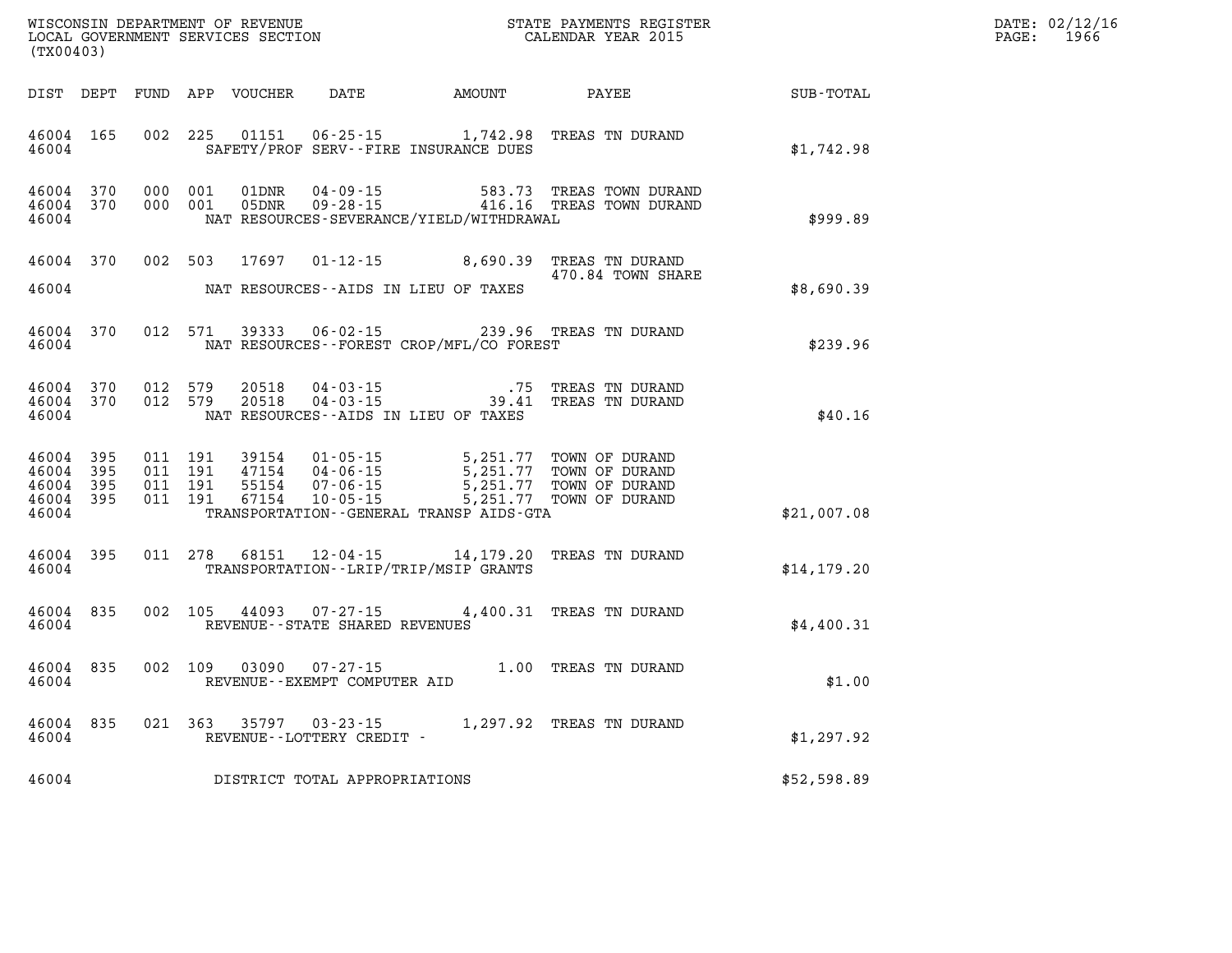| WISCONSIN DEPARTMENT OF REVENUE   | R PAYMENTS REGISTER<br>STATE | $\mathtt{DATE}$ : | 02/12/16 |
|-----------------------------------|------------------------------|-------------------|----------|
| LOCAL GOVERNMENT SERVICES SECTION | CALENDAR YEAR 2015           | PAGE              | 196'     |

|                  |                                                                                  |                                                                                             |                                                                      |                                  |                          |                          |                          | (TX00403)                                 |
|------------------|----------------------------------------------------------------------------------|---------------------------------------------------------------------------------------------|----------------------------------------------------------------------|----------------------------------|--------------------------|--------------------------|--------------------------|-------------------------------------------|
| <b>SUB-TOTAL</b> | PAYEE                                                                            | AMOUNT                                                                                      | DATE                                                                 | VOUCHER                          | APP                      | FUND                     | DEPT                     | DIST                                      |
| \$759.04         | TREAS TN FRANKFORT                                                               | 759.04<br>SAFETY/PROF SERV--FIRE INSURANCE DUES                                             | $06 - 25 - 15$                                                       | 01152                            | 225                      | 002                      | 165                      | 46006<br>46006                            |
| \$1,308.16       | TREAS TN FRANKFORT<br>259.71 TOWN SHARE                                          | 1,308.16<br>NAT RESOURCES--AIDS IN LIEU OF TAXES                                            | $01 - 12 - 15$                                                       | 17698                            | 503                      | 002                      | 370                      | 46006<br>46006                            |
| \$736.80         | TREAS TN FRANKFORT                                                               | 736.80<br>NAT RESOURCES - - FOREST CROP/MFL/CO FOREST                                       | $06 - 02 - 15$                                                       | 39334                            | 571                      | 012                      | 370                      | 46006<br>46006                            |
| \$698.43         | TREAS TN FRANKFORT<br>TREAS TN FRANKFORT                                         | 140.60<br>557.83<br>NAT RESOURCES -- AIDS IN LIEU OF TAXES                                  | $04 - 03 - 15$<br>$04 - 03 - 15$                                     | 20519<br>20519                   | 579<br>579               | 012<br>012               | 370<br>370               | 46006<br>46006<br>46006                   |
| \$72,401.76      | TOWN OF FRANKFORT<br>TOWN OF FRANKFORT<br>TOWN OF FRANKFORT<br>TOWN OF FRANKFORT | 18,100.44<br>18,100.44<br>18,100.44<br>18,100.44<br>TRANSPORTATION--GENERAL TRANSP AIDS-GTA | $01 - 05 - 15$<br>$04 - 06 - 15$<br>$07 - 06 - 15$<br>$10 - 05 - 15$ | 39155<br>47155<br>55155<br>67155 | 191<br>191<br>191<br>191 | 011<br>011<br>011<br>011 | 395<br>395<br>395<br>395 | 46006<br>46006<br>46006<br>46006<br>46006 |
| \$16,783.64      | TREAS TN FRANKFORT                                                               | 16,783.64<br>TRANSPORTATION - - LRIP/TRIP/MSIP GRANTS                                       | $01 - 21 - 15$                                                       | 37158                            | 278                      | 011                      | 395                      | 46006<br>46006                            |
| \$3,702.33       | 3,702.33 TREAS TN FRANKFORT                                                      |                                                                                             | $07 - 27 - 15$<br>REVENUE - - STATE SHARED REVENUES                  | 44094                            | 105                      | 002                      | 835                      | 46006<br>46006                            |
| \$1.00           | TREAS TN FRANKFORT                                                               | 1.00                                                                                        | $07 - 27 - 15$<br>REVENUE--EXEMPT COMPUTER AID                       | 03091                            | 109                      | 002                      | 835                      | 46006<br>46006                            |
| \$96,391.16      |                                                                                  |                                                                                             | DISTRICT TOTAL APPROPRIATIONS                                        |                                  |                          |                          |                          | 46006                                     |

WISCONSIN DEPARTMENT OF REVENUE **STATE PAYMENTS REGISTER**<br>LOCAL GOVERNMENT SERVICES SECTION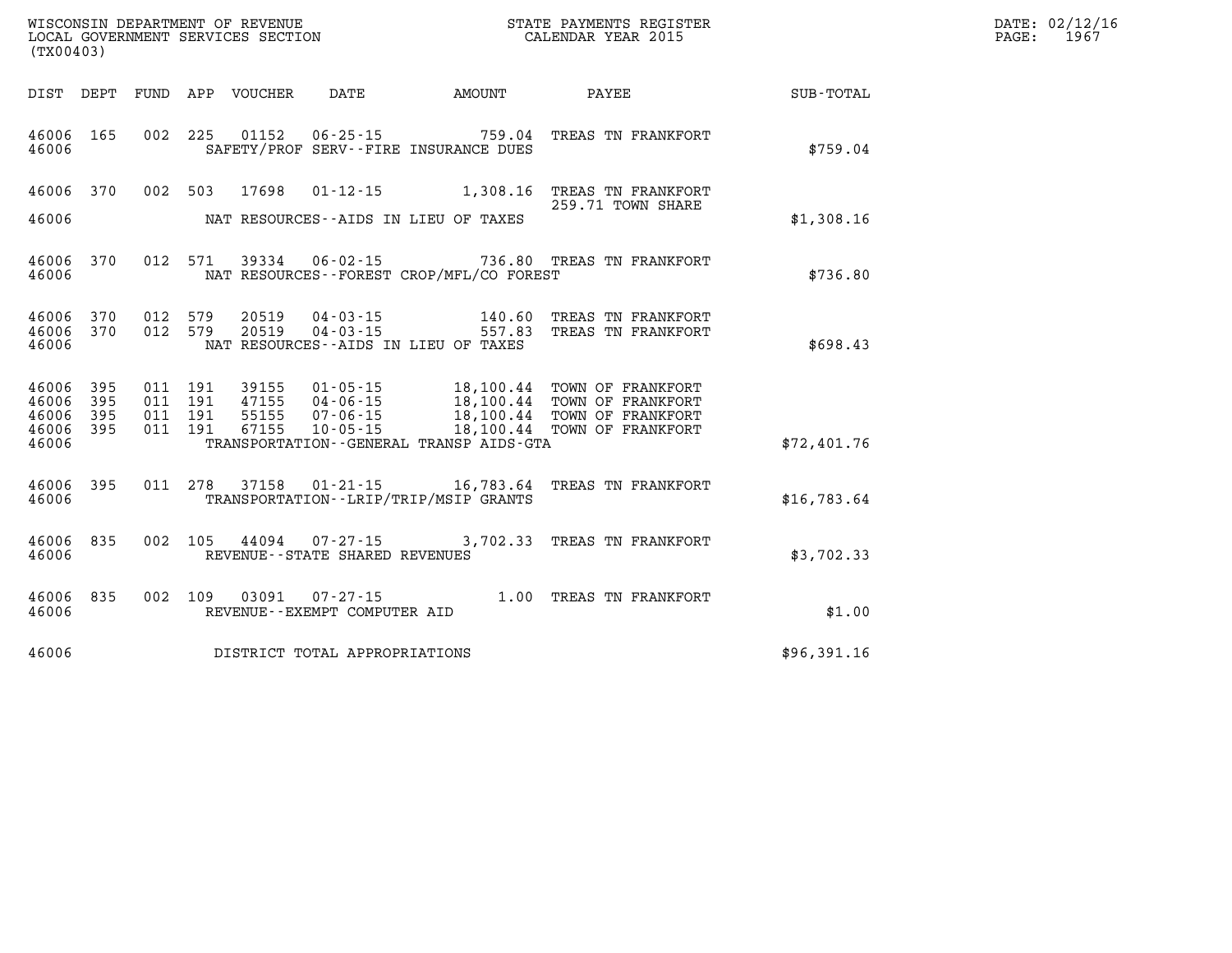| WISCONSIN DEPARTMENT OF REVENUE<br>LOCAL GOVERNMENT SERVICES SECTION<br>(TX00403) |                   |                                          |         |                            |                                          |                                                                                                                                           | STATE PAYMENTS REGISTER<br>CALENDAR YEAR 2015 |             | DATE: 02/12/16<br>$\mathtt{PAGE:}$<br>1968 |
|-----------------------------------------------------------------------------------|-------------------|------------------------------------------|---------|----------------------------|------------------------------------------|-------------------------------------------------------------------------------------------------------------------------------------------|-----------------------------------------------|-------------|--------------------------------------------|
|                                                                                   |                   |                                          |         | DIST DEPT FUND APP VOUCHER | DATE                                     | <b>AMOUNT</b>                                                                                                                             | PAYEE                                         | SUB-TOTAL   |                                            |
| 46008                                                                             | 46008 165         |                                          |         |                            |                                          | 002 225 01153 06-25-15 1,840.76 TREAS TN LIMA<br>SAFETY/PROF SERV--FIRE INSURANCE DUES                                                    |                                               | \$1,840.76  |                                            |
| 46008 370<br>46008                                                                |                   |                                          | 012 571 |                            |                                          | 39335  06-02-15  424.20  TREAS  TN LIMA<br>NAT RESOURCES - - FOREST CROP/MFL/CO FOREST                                                    |                                               | \$424.20    |                                            |
| 46008 370<br>46008                                                                |                   |                                          | 012 579 |                            |                                          | 20520  04-03-15  37.78 TREAS TN LIMA<br>NAT RESOURCES -- AIDS IN LIEU OF TAXES                                                            |                                               | \$37.78     |                                            |
| 46008 395<br>46008<br>46008<br>46008                                              | 395<br>395<br>395 | 011 191<br>011 191<br>011 191<br>011 191 |         | 67156                      | 10-05-15                                 | 39156  01-05-15  15,276.37<br>47156  04-06-15  15,276.37  TOWN OF LIMA<br>55156 07-06-15 15,276.37 TOWN OF LIMA<br>15,276.39 TOWN OF LIMA | TOWN OF LIMA                                  |             |                                            |
| 46008                                                                             |                   |                                          |         |                            |                                          | TRANSPORTATION - - GENERAL TRANSP AIDS - GTA                                                                                              |                                               | \$61,105.50 |                                            |
| 46008                                                                             | 46008 835         | 002 105                                  |         |                            | REVENUE--STATE SHARED REVENUES           | 44095  07-27-15  6,231.68  TREAS TN LIMA                                                                                                  |                                               | \$6,231.68  |                                            |
| 46008                                                                             | 46008 835         | 002 109                                  |         | 03092                      | 07-27-15<br>REVENUE--EXEMPT COMPUTER AID |                                                                                                                                           | 55.00 TREAS TN LIMA                           | \$55.00     |                                            |
| 46008                                                                             |                   |                                          |         |                            | DISTRICT TOTAL APPROPRIATIONS            |                                                                                                                                           |                                               | \$69,694.92 |                                            |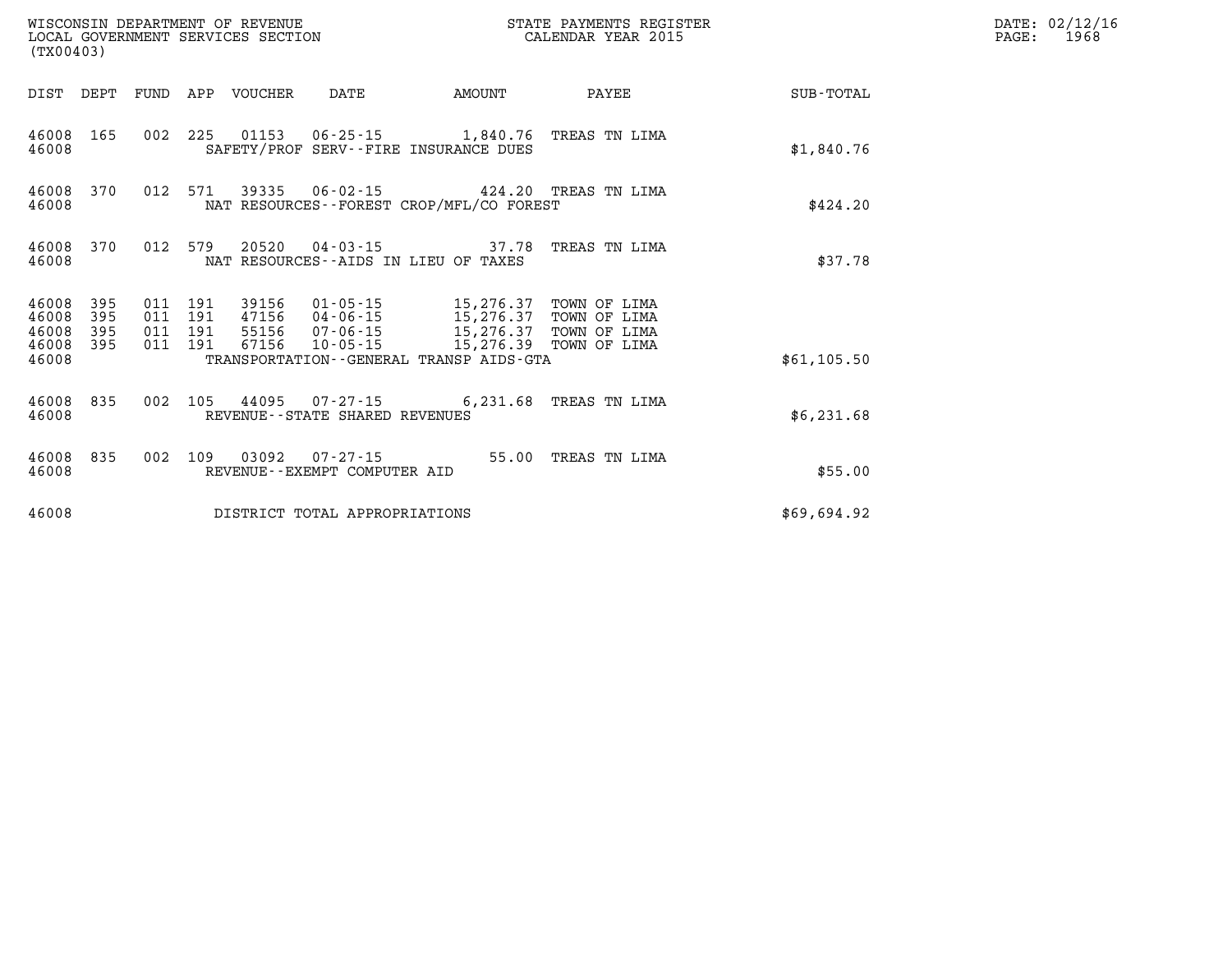|                                  | WISCONSIN DEPARTMENT OF REVENUE<br>LOCAL GOVERNMENT SERVICES SECTION<br>(TX00403) |  |                                          |                                 |                                   | STATE PAYMENTS REGISTER<br>CALENDAR YEAR 2015                                                                                                                                                                            |                                                                                    | DATE: 02/12/16<br>PAGE:<br>1969 |  |
|----------------------------------|-----------------------------------------------------------------------------------|--|------------------------------------------|---------------------------------|-----------------------------------|--------------------------------------------------------------------------------------------------------------------------------------------------------------------------------------------------------------------------|------------------------------------------------------------------------------------|---------------------------------|--|
|                                  |                                                                                   |  |                                          | DIST DEPT FUND APP VOUCHER DATE |                                   | <b>EXAMPLE THE AMOUNT</b>                                                                                                                                                                                                | <b>PAYEE</b> PAYEE                                                                 | SUB-TOTAL                       |  |
| 46010                            | 46010 165                                                                         |  |                                          | 002 225 01154                   |                                   | SAFETY/PROF SERV--FIRE INSURANCE DUES                                                                                                                                                                                    | 06-25-15 2,786.74 TREAS TN PEPIN                                                   | \$2,786.74                      |  |
| 46010                            | 46010 370                                                                         |  | 000 001                                  |                                 |                                   | NAT RESOURCES-SEVERANCE/YIELD/WITHDRAWAL                                                                                                                                                                                 | 01DNR  04-09-15   1,529.87   TREAS TOWN PEPIN                                      | \$1,529.87                      |  |
| 46010                            |                                                                                   |  |                                          | 46010 370 002 503 18002         |                                   | NAT RESOURCES--AIDS IN LIEU OF TAXES                                                                                                                                                                                     | 01-30-15 5,948.98 TREAS TN PEPIN<br>529.88 TOWN SHARE                              | \$5,948.98                      |  |
| 46010                            | 46010 370                                                                         |  |                                          |                                 |                                   | NAT RESOURCES--FOREST CROP/MFL/CO FOREST                                                                                                                                                                                 | 012 571 39336 06-02-15 1,194.76 TREAS TN PEPIN                                     | \$1,194.76                      |  |
| 46010                            | 46010 370<br>46010 370                                                            |  | 012 579<br>012 579                       |                                 |                                   | NAT RESOURCES--AIDS IN LIEU OF TAXES                                                                                                                                                                                     | 20521  04-03-15  605.34  TREAS TN PEPIN<br>20521  04-03-15  561.21  TREAS TN PEPIN | \$1,166.55                      |  |
| 46010<br>46010<br>46010<br>46010 | 46010 395<br>395<br>395<br>395                                                    |  | 011 191<br>011 191<br>011 191<br>011 191 | 67157                           |                                   | 39157   01-05-15   34,279.63   TOWN OF PEPIN<br>47157   04-06-15   34,279.63   TOWN OF PEPIN<br>55157  07-06-15  34,279.63  TOWN OF PEPIN<br>10-05-15 34,279.65 TOWN OF PEPIN<br>TRANSPORTATION--GENERAL TRANSP AIDS-GTA |                                                                                    | \$137, 118.54                   |  |
| 46010                            | 46010 835                                                                         |  |                                          |                                 | REVENUE - - STATE SHARED REVENUES |                                                                                                                                                                                                                          | 002 105 44096 07-27-15 2,752.70 TREAS TN PEPIN                                     | \$2,752.70                      |  |
| 46010                            | 46010 835                                                                         |  |                                          |                                 | REVENUE--EXEMPT COMPUTER AID      |                                                                                                                                                                                                                          | 002 109 03093 07-27-15 1.00 TREAS TN PEPIN                                         | \$1.00                          |  |
| 46010                            |                                                                                   |  |                                          |                                 | DISTRICT TOTAL APPROPRIATIONS     |                                                                                                                                                                                                                          |                                                                                    | \$152,499.14                    |  |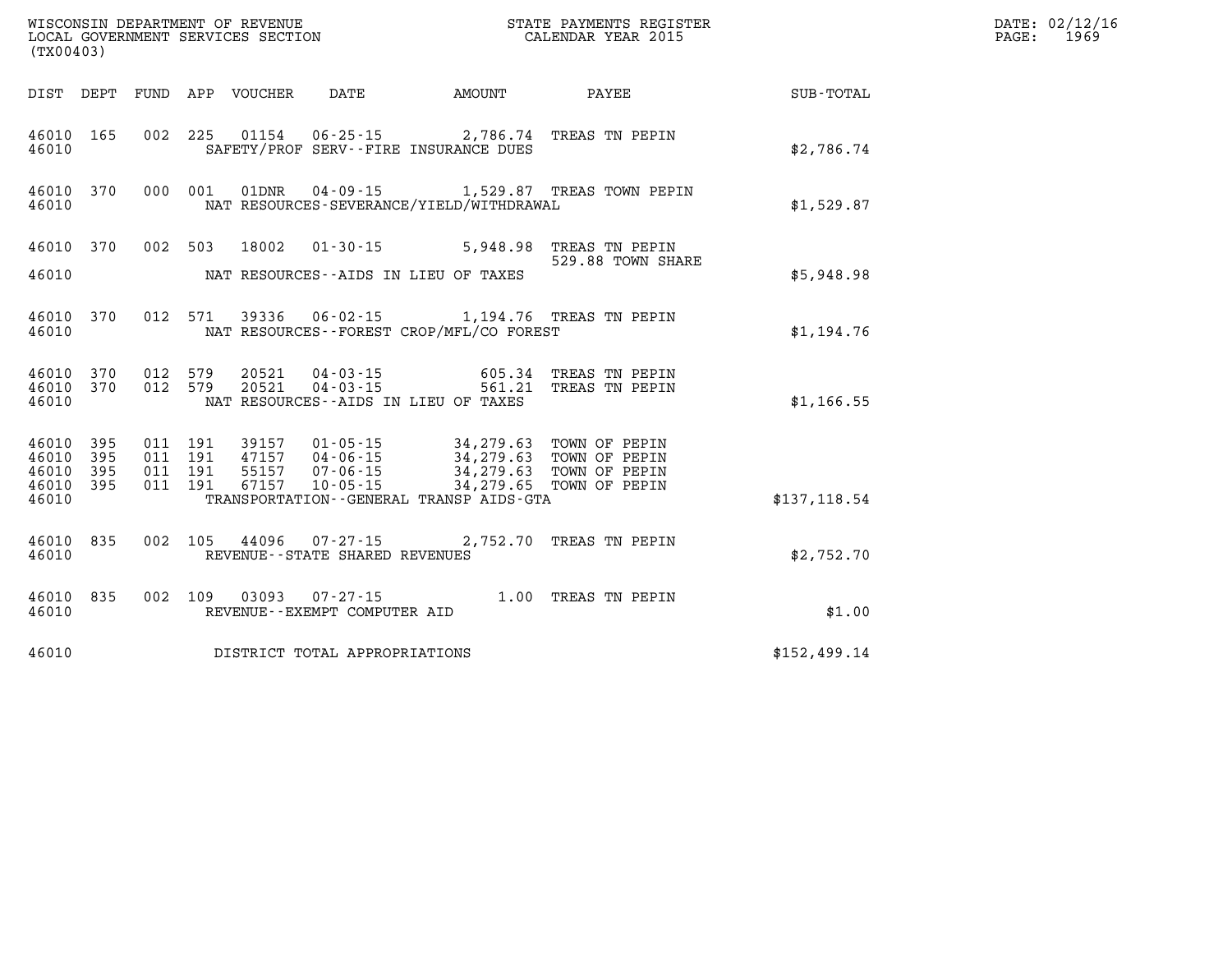| $\mathtt{DATE}$ : | 02/12/16 |
|-------------------|----------|
| PAGE:             | 1970     |

| (TX00403)                                 |                          |                          |                          |                                  |                                                                |                                                                                         |                                                                                  |                  |
|-------------------------------------------|--------------------------|--------------------------|--------------------------|----------------------------------|----------------------------------------------------------------|-----------------------------------------------------------------------------------------|----------------------------------------------------------------------------------|------------------|
| DIST                                      | DEPT                     | FUND                     | APP                      | VOUCHER                          | DATE                                                           | <b>AMOUNT</b>                                                                           | PAYEE                                                                            | <b>SUB-TOTAL</b> |
| 46012<br>46012                            | 165                      | 002                      | 225                      | 01155                            | $06 - 25 - 15$                                                 | 1,061.80<br>SAFETY/PROF SERV--FIRE INSURANCE DUES                                       | TREAS TN STOCKHOLM                                                               | \$1,061.80       |
| 46012<br>46012                            | 370<br>370               | 002<br>002               | 503<br>503               | 17699<br>17699                   | $01 - 12 - 15$<br>$01 - 12 - 15$                               | 1,787.89<br>1,756.68                                                                    | TREAS TN STOCKHOLM<br>TREAS TN STOCKHOLM<br>261.09 TOWN SHARE                    |                  |
| 46012                                     |                          |                          |                          |                                  |                                                                | NAT RESOURCES--AIDS IN LIEU OF TAXES                                                    |                                                                                  | \$3,544.57       |
| 46012<br>46012                            | 370                      | 012                      | 571                      | 39337                            | $06 - 02 - 15$                                                 | NAT RESOURCES - - FOREST CROP/MFL/CO FOREST                                             | 225.00 TREAS TN STOCKHOLM                                                        | \$225.00         |
| 46012<br>46012<br>46012                   | 370<br>370               | 012<br>012               | 579<br>579               | 20522<br>20522                   | $04 - 03 - 15$<br>$04 - 03 - 15$                               | 6.62<br>113.30<br>NAT RESOURCES -- AIDS IN LIEU OF TAXES                                | TREAS TN STOCKHOLM<br>TREAS TN STOCKHOLM                                         | \$119.92         |
| 46012<br>46012<br>46012<br>46012<br>46012 | 395<br>395<br>395<br>395 | 011<br>011<br>011<br>011 | 191<br>191<br>191<br>191 | 39158<br>47158<br>55158<br>67158 | $01 - 05 - 15$<br>04-06-15<br>$07 - 06 - 15$<br>$10 - 05 - 15$ | 9,903.49<br>9,903.49<br>9,903.49<br>9,903.51<br>TRANSPORTATION--GENERAL TRANSP AIDS-GTA | TOWN OF STOCKHOLM<br>TOWN OF STOCKHOLM<br>TOWN OF STOCKHOLM<br>TOWN OF STOCKHOLM | \$39,613.98      |
| 46012<br>46012                            | 835                      | 002                      | 105                      | 44097                            | $07 - 27 - 15$<br>REVENUE - - STATE SHARED REVENUES            | 1,239.22                                                                                | TREAS TN STOCKHOLM                                                               | \$1,239.22       |
| 46012<br>46012                            | 835                      | 002                      | 109                      | 03094                            | $07 - 27 - 15$<br>REVENUE--EXEMPT COMPUTER AID                 | 2.00                                                                                    | TREAS TN STOCKHOLM                                                               | \$2.00           |
| 46012                                     |                          |                          |                          |                                  | DISTRICT TOTAL APPROPRIATIONS                                  |                                                                                         |                                                                                  | \$45,806.49      |

WISCONSIN DEPARTMENT OF REVENUE **STATE PAYMENTS REGISTER**<br>LOCAL GOVERNMENT SERVICES SECTION

LOCAL GOVERNMENT SERVICES SECTION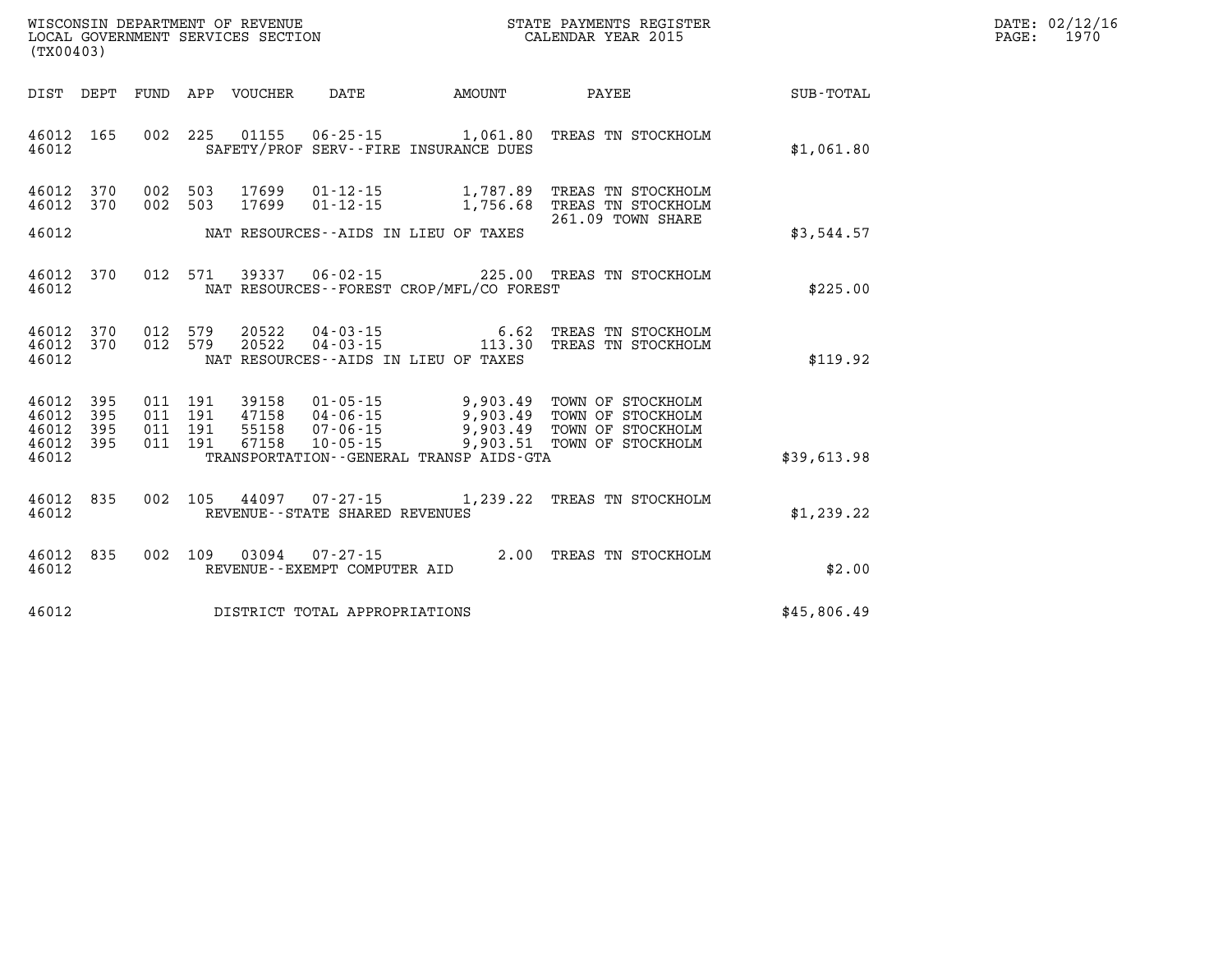| DATE:             | 02/12/16 |
|-------------------|----------|
| $\mathtt{PAGE}$ : | 1971     |

| (TX00403)                                 |                                                      | WISCONSIN DEPARTMENT OF REVENUE<br>LOCAL GOVERNMENT SERVICES SECTION |                                                                      |                                                                                             | STATE PAYMENTS REGISTER<br>CALENDAR YEAR 2015                                        |              |
|-------------------------------------------|------------------------------------------------------|----------------------------------------------------------------------|----------------------------------------------------------------------|---------------------------------------------------------------------------------------------|--------------------------------------------------------------------------------------|--------------|
| DIST                                      | DEPT<br>FUND                                         | APP<br>VOUCHER                                                       | DATE                                                                 | AMOUNT                                                                                      | PAYEE                                                                                | SUB-TOTAL    |
| 46014<br>46014                            | 002<br>165                                           | 225<br>01156                                                         | $06 - 25 - 15$                                                       | 1,930.53<br>SAFETY/PROF SERV--FIRE INSURANCE DUES                                           | TREAS TN WATERVILLE                                                                  | \$1,930.53   |
| 46014<br>46014<br>46014<br>46014          | 370<br>000<br>370<br>000<br>370<br>000               | 001<br>01DNR<br>001<br>04DNR<br>001<br>05DNR                         | $04 - 09 - 15$<br>$06 - 03 - 15$<br>$09 - 28 - 15$                   | 1,176.94<br>571.88<br>2,887.68<br>NAT RESOURCES-SEVERANCE/YIELD/WITHDRAWAL                  | TREAS TOWN WATERVILLE<br>TREAS TOWN WATERVILLE<br>TREAS TOWN WATERVILLE              | \$4,636.50   |
| 46014<br>46014<br>46014                   | 370<br>002<br>370<br>002                             | 503<br>17700<br>503<br>17700                                         | $01 - 12 - 15$<br>$01 - 12 - 15$                                     | 13, 151. 78<br>3,914.05<br>NAT RESOURCES -- AIDS IN LIEU OF TAXES                           | TREAS TN WATERVILLE<br>TREAS TN WATERVILLE<br>1948.59 TOWN SHARE                     | \$17,065.83  |
| 46014<br>46014                            | 012<br>370                                           | 571<br>39338                                                         | $06 - 02 - 15$                                                       | 507.20<br>NAT RESOURCES - - FOREST CROP/MFL/CO FOREST                                       | TREAS TN WATERVILLE                                                                  | \$507.20     |
| 46014<br>46014                            | 370<br>012                                           | 579<br>20523                                                         | $04 - 03 - 15$                                                       | 378.61<br>NAT RESOURCES -- AIDS IN LIEU OF TAXES                                            | TREAS TN WATERVILLE                                                                  | \$378.61     |
| 46014<br>46014<br>46014<br>46014<br>46014 | 395<br>011<br>395<br>011<br>011<br>395<br>395<br>011 | 191<br>39159<br>191<br>47159<br>191<br>55159<br>191<br>67159         | $01 - 05 - 15$<br>$04 - 06 - 15$<br>$07 - 06 - 15$<br>$10 - 05 - 15$ | 20,043.70<br>20,043.70<br>20,043.70<br>20,043.72<br>TRANSPORTATION--GENERAL TRANSP AIDS-GTA | TOWN OF WATERVILLE<br>TOWN OF WATERVILLE<br>TOWN OF WATERVILLE<br>TOWN OF WATERVILLE | \$80,174.82  |
| 46014<br>46014                            | 011<br>395                                           | 278<br>38129                                                         | $01 - 30 - 15$                                                       | 73,521.50<br>TRANSPORTATION - - LRIP/TRIP/MSIP GRANTS                                       | TREAS TN WATERVILLE                                                                  | \$73,521.50  |
| 46014<br>46014                            | 835<br>002                                           | 105<br>44098                                                         | $07 - 27 - 15$<br>REVENUE - - STATE SHARED REVENUES                  | 14,236.84                                                                                   | TREAS TN WATERVILLE                                                                  | \$14, 236.84 |
| 46014<br>46014                            | 835<br>002                                           | 109<br>03095                                                         | $07 - 27 - 15$<br>REVENUE--EXEMPT COMPUTER AID                       | 7.00                                                                                        | TREAS TN WATERVILLE                                                                  | \$7.00       |
| 46014                                     |                                                      |                                                                      | DISTRICT TOTAL APPROPRIATIONS                                        |                                                                                             |                                                                                      | \$192,458.83 |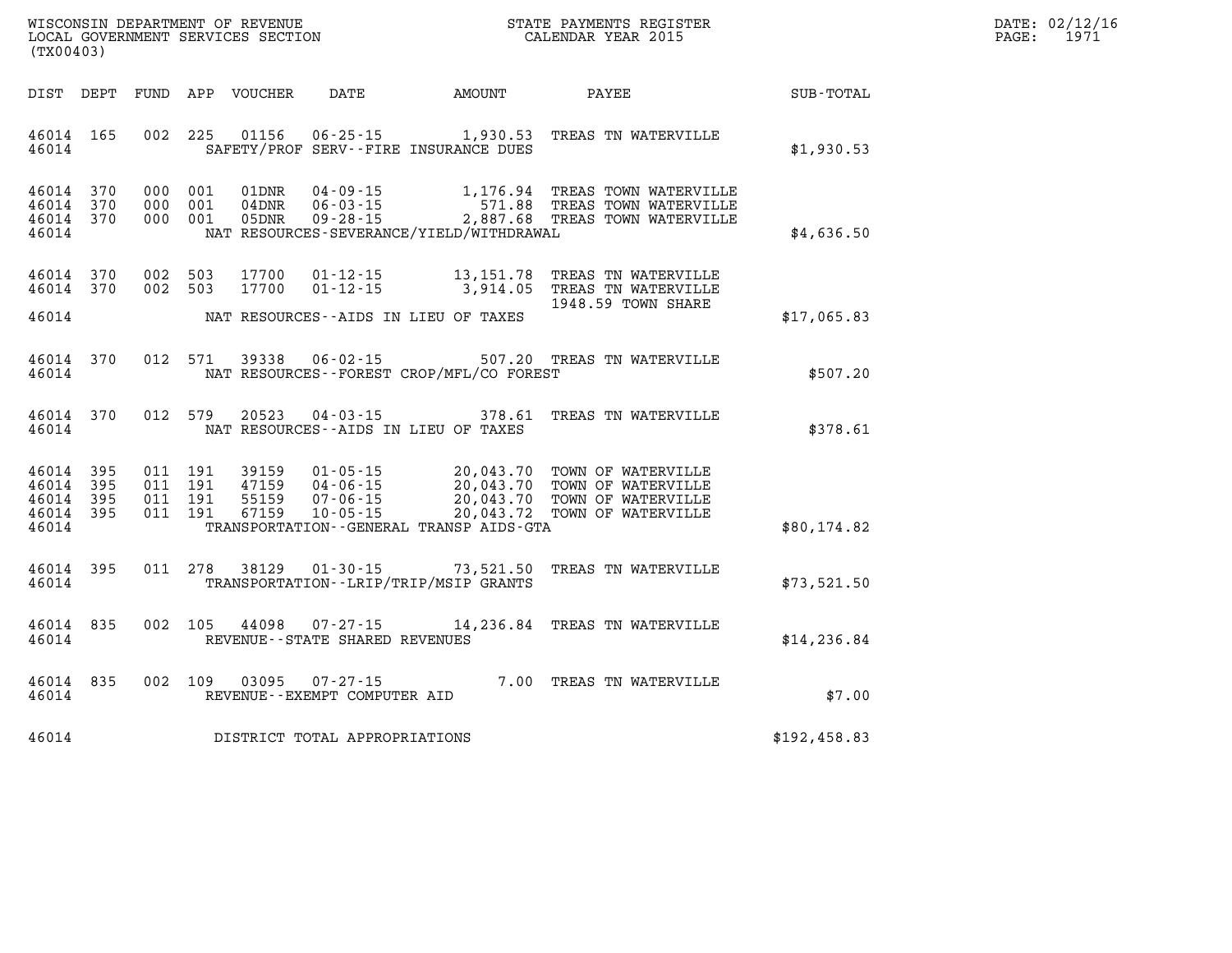| DATE: | 02/12/16 |
|-------|----------|
| PAGE: | 1972     |

| (TX00403)                                 |                          |                          |                          | WISCONSIN DEPARTMENT OF REVENUE<br>LOCAL GOVERNMENT SERVICES SECTION |                                                                      |                                                                                         | STATE PAYMENTS REGISTER<br>CALENDAR YEAR 2015                            |                  |
|-------------------------------------------|--------------------------|--------------------------|--------------------------|----------------------------------------------------------------------|----------------------------------------------------------------------|-----------------------------------------------------------------------------------------|--------------------------------------------------------------------------|------------------|
| DIST                                      | DEPT                     | FUND                     | APP                      | VOUCHER                                                              | DATE                                                                 | AMOUNT                                                                                  | PAYEE                                                                    | <b>SUB-TOTAL</b> |
| 46016<br>46016                            | 165                      | 002                      | 225                      | 01157                                                                |                                                                      | $06 - 25 - 15$ 1,412.51<br>SAFETY/PROF SERV--FIRE INSURANCE DUES                        | TREAS TN WAUBEEK                                                         | \$1,412.51       |
| 46016<br>46016<br>46016                   | 370<br>370               | 000<br>000               | 001<br>001               | 01DNR<br>05DNR                                                       | $04 - 09 - 15$<br>$09 - 28 - 15$                                     | 925.77<br>561.99<br>NAT RESOURCES-SEVERANCE/YIELD/WITHDRAWAL                            | TREAS TOWN WAUBEEK<br>TREAS TOWN WAUBECK                                 | \$1,487.76       |
| 46016                                     | 370                      | 002                      | 503                      | 17701                                                                | $01 - 12 - 15$                                                       | 2,629.35                                                                                | TREAS TN WAUBEEK<br>165.34 TOWN SHARE                                    |                  |
| 46016<br>46016                            | 370                      | 002                      | 503                      | 17701                                                                | $01 - 12 - 15$                                                       | 41.97<br>NAT RESOURCES -- AIDS IN LIEU OF TAXES                                         | TREAS TN WAUBEEK                                                         | \$2,671.32       |
| 46016<br>46016                            | 370                      | 012                      | 571                      | 39339                                                                | $06 - 02 - 15$                                                       | NAT RESOURCES - - FOREST CROP/MFL/CO FOREST                                             | 238.15 TREAS TN WAUBEEK                                                  | \$238.15         |
| 46016<br>46016                            | 370                      | 012                      | 579                      | 20524                                                                | $04 - 03 - 15$                                                       | 370.10<br>NAT RESOURCES -- AIDS IN LIEU OF TAXES                                        | TREAS TN WAUBEEK                                                         | \$370.10         |
| 46016<br>46016<br>46016<br>46016<br>46016 | 395<br>395<br>395<br>395 | 011<br>011<br>011<br>011 | 191<br>191<br>191<br>191 | 39160<br>47160<br>55160<br>67160                                     | $01 - 05 - 15$<br>$04 - 06 - 15$<br>$07 - 06 - 15$<br>$10 - 05 - 15$ | 5,180.20<br>5,180.20<br>5,180.20<br>5,180.22<br>TRANSPORTATION--GENERAL TRANSP AIDS-GTA | TOWN OF WAUBEEK<br>TOWN OF WAUBEEK<br>TOWN OF WAUBEEK<br>TOWN OF WAUBEEK | \$20,720.82      |
|                                           |                          |                          |                          |                                                                      |                                                                      |                                                                                         |                                                                          |                  |
| 46016<br>46016                            | 835                      | 002                      | 109                      | 03096                                                                | $07 - 27 - 15$<br>REVENUE--EXEMPT COMPUTER AID                       | 51.00                                                                                   | TREAS TN WAUBEEK                                                         | \$51.00          |
| 46016                                     |                          |                          |                          |                                                                      | DISTRICT TOTAL APPROPRIATIONS                                        |                                                                                         |                                                                          | \$26,951.66      |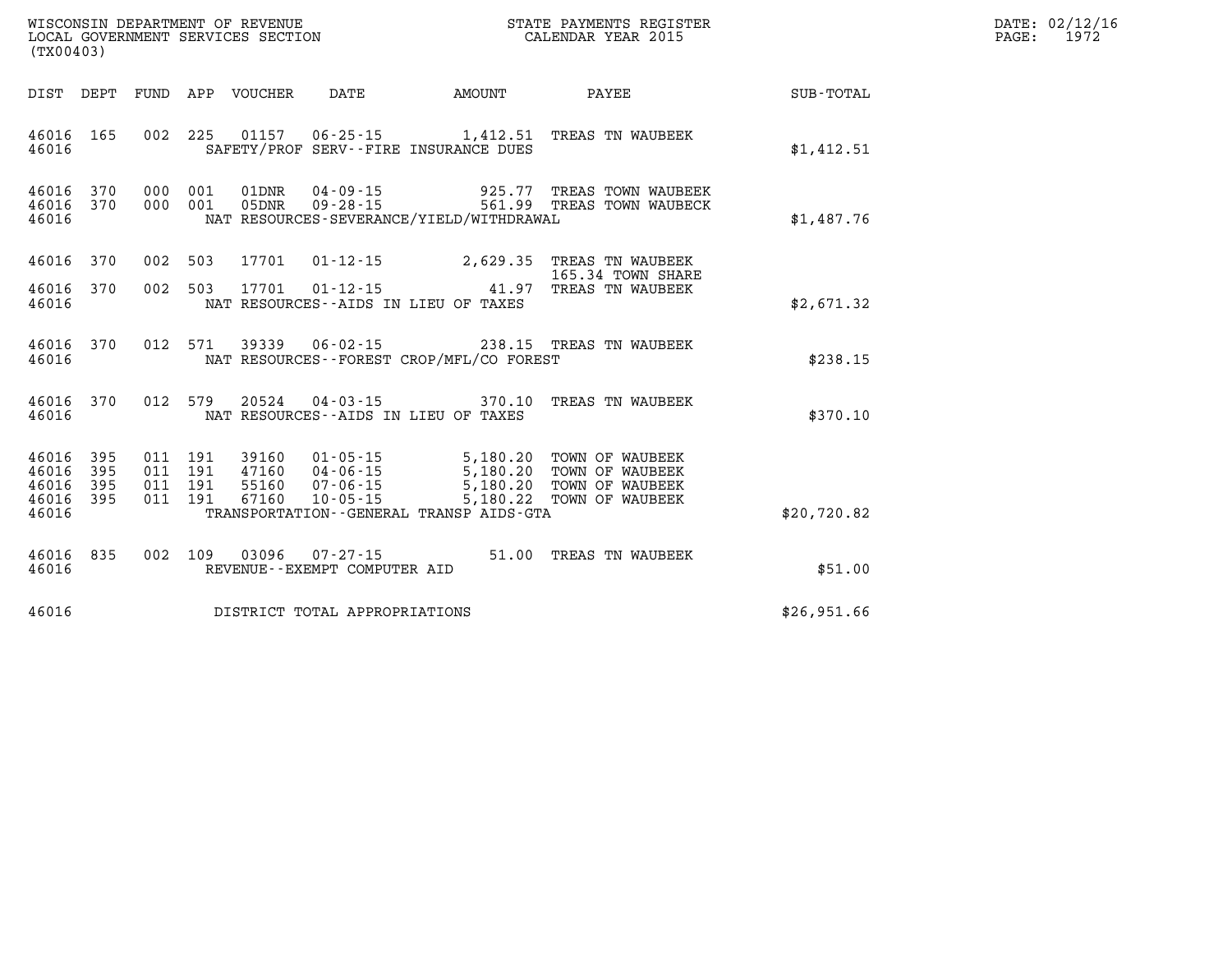| (TX00403)                       |                        |  |                                          |                                                 | WISCONSIN DEPARTMENT OF REVENUE<br>LOCAL GOVERNMENT SERVICES SECTION FOR THE STATE PAYMENTS REGISTER                                                                                                              |             | DATE: 02/12/16<br>PAGE: 1973 |
|---------------------------------|------------------------|--|------------------------------------------|-------------------------------------------------|-------------------------------------------------------------------------------------------------------------------------------------------------------------------------------------------------------------------|-------------|------------------------------|
|                                 |                        |  |                                          |                                                 |                                                                                                                                                                                                                   |             |                              |
|                                 |                        |  |                                          | 46171 SAFETY/PROF SERV--FIRE INSURANCE DUES     | 46171 165 002 225 01158 06-25-15 2,362.41 TREAS VIL PEPIN                                                                                                                                                         | \$2,362.41  |                              |
|                                 |                        |  |                                          | 46171 TRANSPORTATION - HIGHWAY SAFETY - FEDERAL | 46171 395 011 185 37554 01-28-15 4,000.00 TREAS VIL PEPIN                                                                                                                                                         | \$4,000.00  |                              |
| 46171 395<br>46171 395<br>46171 | 46171 395<br>46171 395 |  |                                          | TRANSPORTATION - - GENERAL TRANSP AIDS - GTA    | 011 191 39161 01-05-15 5,912.90 VILLAGE OF PEPIN<br>011 191 47161 04-06-15 5,912.90 VILLAGE OF PEPIN<br>011 191 55161 07-06-15 5,912.90 VILLAGE OF PEPIN<br>011 191 67161 10-05-15 5,912.92 VILLAGE OF PEPIN      | \$23,651.62 |                              |
|                                 |                        |  |                                          | 46171 TRANSPORTATION - LRIP/TRIP/MSIP GRANTS    | 46171 395 011 278 38153 01-30-15 8,898.28 TREAS VIL PEPIN                                                                                                                                                         | \$8,898.28  |                              |
|                                 | 46171                  |  |                                          | HS--AMBULANCE FUNDING ASSISTANCE GRANTS         | 46171 435 005 162 01DHS 09-11-15 4,759.10 PEPIN EMERGENCY AMB SERVICE                                                                                                                                             | \$4,759.10  |                              |
|                                 |                        |  |                                          |                                                 | 46171 435 005 163 01LGS 11-16-15 3,999.13 DHS PREPAID MEDICAL TRANSPORT<br>46171 HS--PREPAID MEDICAL TRANSPORT REIMBURSE                                                                                          | \$3,999.13  |                              |
|                                 |                        |  | 46171 JUSTICE - LAW ENFORCEMENT TRAINING |                                                 | 46171 455 002 231 13 03-30-15 480.00 TREAS VIL PEPIN                                                                                                                                                              | \$480.00    |                              |
|                                 |                        |  | 46171 REVENUE - STATE SHARED REVENUES    |                                                 | 46171 835 002 105 44099 07-27-15 18,759.86 TREAS VIL PEPIN                                                                                                                                                        | \$18,759.86 |                              |
|                                 |                        |  | 46171 REVENUE--EXEMPT COMPUTER AID       |                                                 | $\begin{array}{cccc} 46171 & 835 & 002 & 109 & 03097 & 07\cdot 27\cdot 15 & 66.00 & \text{TREAS VIL PEPIN} \\ 46171 & 835 & 002 & 109 & 05245 & 07\cdot 27\cdot 15 & 165.00 & \text{TREAS VIL PEPIN} \end{array}$ | \$231.00    |                              |
|                                 |                        |  | 46171 REVENUE--LOTTERY CREDIT -          |                                                 | 46171 835 021 363 35798 03-23-15<br>03-23-15<br>208.28 TREAS VIL PEPIN                                                                                                                                            | \$908.28    |                              |
| 46171                           |                        |  | DISTRICT TOTAL APPROPRIATIONS            |                                                 |                                                                                                                                                                                                                   | \$68,049.68 |                              |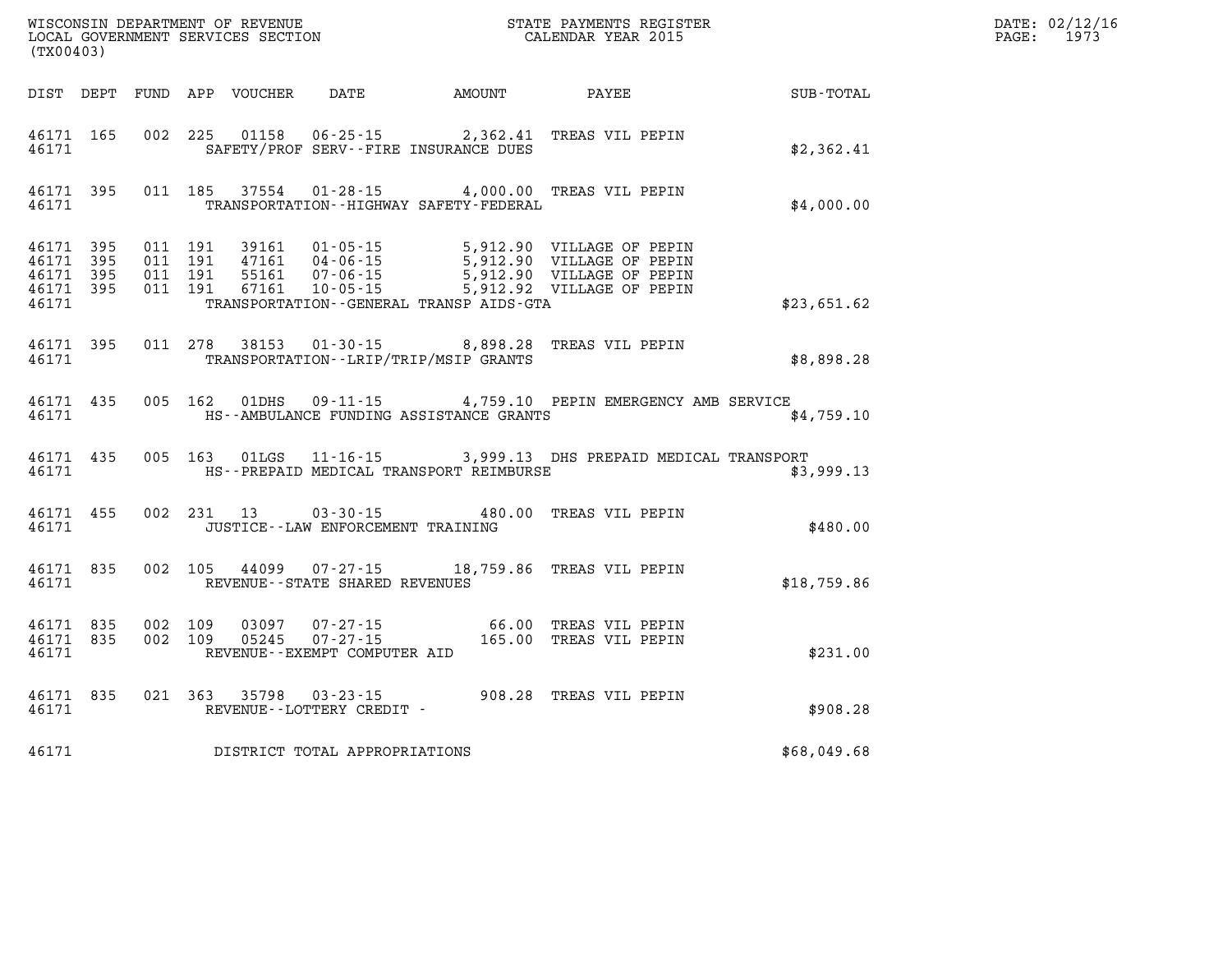|                             | WISCONSIN DEPARTMENT OF REVENUE<br>LOCAL GOVERNMENT SERVICES SECTION<br>(TX00403) |                    |         |                                 |                                |                                              | STATE PAYMENTS REGISTER<br>CALENDAR YEAR 2015               |            | DATE: 02/12/16<br>PAGE: 1974 |
|-----------------------------|-----------------------------------------------------------------------------------|--------------------|---------|---------------------------------|--------------------------------|----------------------------------------------|-------------------------------------------------------------|------------|------------------------------|
|                             |                                                                                   |                    |         | DIST DEPT FUND APP VOUCHER DATE |                                | AMOUNT                                       | PAYEE                                                       | SUB-TOTAL  |                              |
| 46181                       |                                                                                   |                    |         |                                 |                                | SAFETY/PROF SERV--FIRE INSURANCE DUES        | 46181 165 002 225 01159 06-25-15 578.76 TREAS VIL STOCKHOLM | \$578.76   |                              |
| 46181                       |                                                                                   |                    |         |                                 |                                | NAT RESOURCES--FOREST CROP/MFL/CO FOREST     | 46181 370 012 571 39340 06-02-15 7.60 TREAS VIL STOCKHOLM   | \$7.60     |                              |
| 46181                       | 46181 370                                                                         |                    |         |                                 |                                | NAT RESOURCES--AIDS IN LIEU OF TAXES         | 012 579 20525 04-03-15 56.02 TREAS VIL STOCKHOLM            | \$56.02    |                              |
| 46181 395<br>46181<br>46181 | 395<br>395                                                                        | 011 191<br>011 191 | 011 191 |                                 |                                |                                              |                                                             |            |                              |
| 46181                       | 46181 395                                                                         | 011 191            |         |                                 |                                | TRANSPORTATION - - GENERAL TRANSP AIDS - GTA | 67162  10-05-15  1,029.45  VILLAGE OF STOCKHOLM             | \$4.117.74 |                              |
| 46181                       | 46181 835                                                                         |                    |         |                                 | REVENUE--STATE SHARED REVENUES |                                              | 002 105 44100 07-27-15 2,341.44 TREAS VIL STOCKHOLM         | \$2,341.44 |                              |
| 46181                       |                                                                                   |                    |         |                                 | DISTRICT TOTAL APPROPRIATIONS  |                                              |                                                             | \$7,101.56 |                              |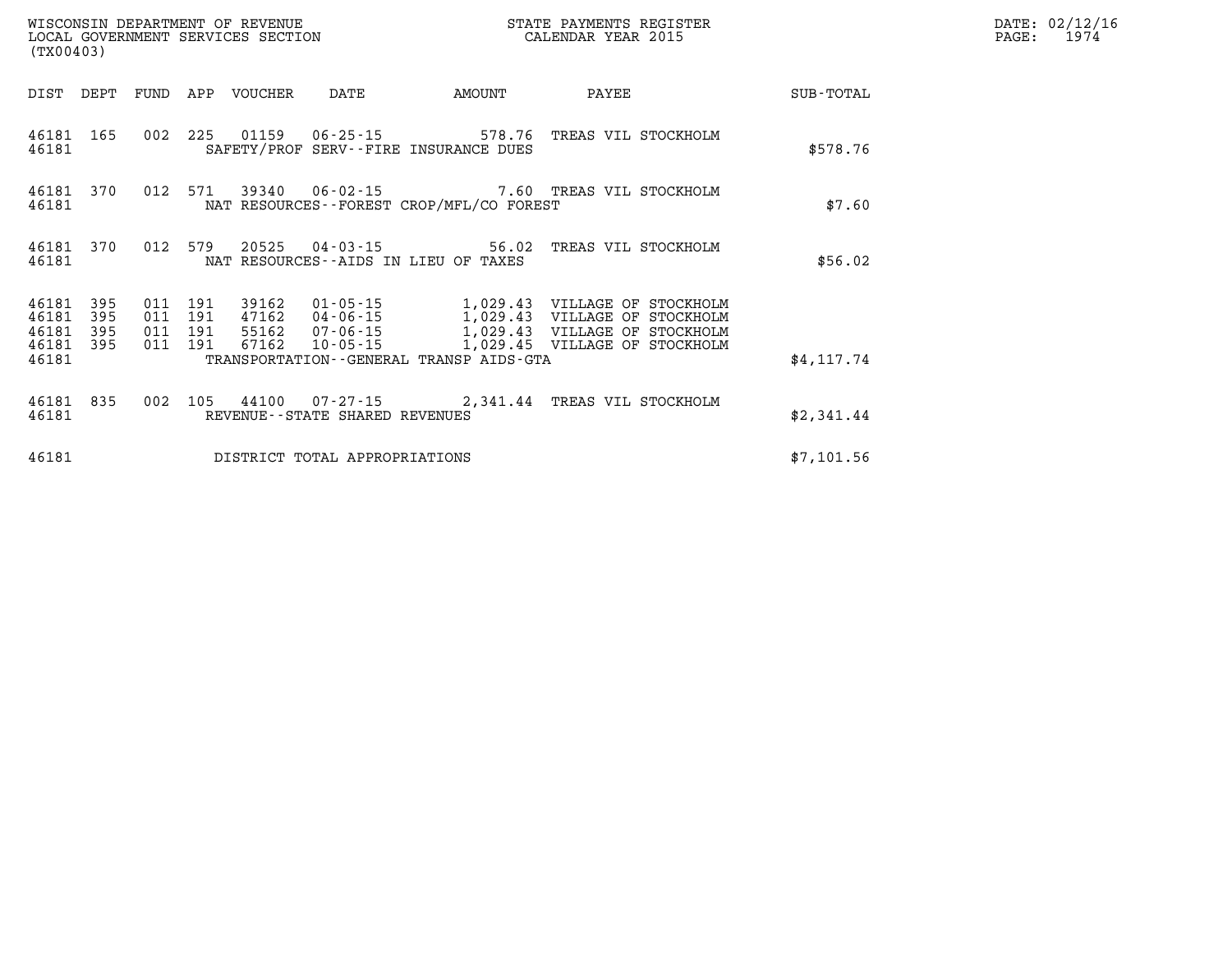| WISCONSIN DEPARTMENT OF REVENUE      | PAYMENTS REGISTER<br>3TATE | DATE: | 02/12/16 |
|--------------------------------------|----------------------------|-------|----------|
| GOVERNMENT SERVICES SECTION<br>LOCAL | CALENDAR YEAR 2015         | PAGE  | 1975     |

| LOCAL GOVERNMENT SERVICES SECTION<br>(TX00403)               |  |            |                                   | CALENDAR YEAR 2015                                                                                                                                                                                                                                                                                                                                                                |                                                                             | PAGE: | 1975 |
|--------------------------------------------------------------|--|------------|-----------------------------------|-----------------------------------------------------------------------------------------------------------------------------------------------------------------------------------------------------------------------------------------------------------------------------------------------------------------------------------------------------------------------------------|-----------------------------------------------------------------------------|-------|------|
|                                                              |  |            |                                   | DIST DEPT FUND APP VOUCHER DATE AMOUNT PAYEE                                                                                                                                                                                                                                                                                                                                      | SUB-TOTAL                                                                   |       |      |
| 46216 165<br>46216                                           |  |            |                                   | 002 225 01160 06-25-15 3,841.80 TREAS CITY DURAND<br>SAFETY/PROF SERV--FIRE INSURANCE DUES                                                                                                                                                                                                                                                                                        | \$3,841.80                                                                  |       |      |
| 46216 395<br>46216<br>395<br>46216 395<br>46216              |  |            |                                   | 011 185 64213 10-28-15 4,000.00 TREAS CITY DURAND<br>011 185 70033 12-29-15 520.76 TREAS CITY DURAND<br>011 185 70033 12-29-15 725.64 TREAS CITY DURAND<br>TRANSPORTATION - - HIGHWAY SAFETY - FEDERAL                                                                                                                                                                            | \$5,246.40                                                                  |       |      |
| 46216 395<br>46216<br>395<br>46216 395<br>46216 395<br>46216 |  |            |                                   | $\begin{array}{cccc} 011 & 191 & 39163 & 01\cdot 05\cdot 15 & 23\, , 873\, .09 & \text{CITY OF DURAND} \\ 011 & 191 & 47163 & 04\cdot 06\cdot 15 & 23\, , 873\, .09 & \text{CITY OF DURAND} \\ 011 & 191 & 55163 & 07\cdot 06\cdot 15 & 23\, , 873\, .09 & \text{CITY OF DURAND} \\ 011 & 191 & 67163 & 10\cdot 05\cdot 15 & 23\, , 8$<br>TRANSPORTATION--GENERAL TRANSP AIDS-GTA | \$95,492.39                                                                 |       |      |
| 46216                                                        |  |            |                                   | 46216 435 005 162 01DHS 09-11-15 5,075.67 MUNICIPAL AMULANCE SERVICE<br>HS--AMBULANCE FUNDING ASSISTANCE GRANTS                                                                                                                                                                                                                                                                   | \$5,075.67                                                                  |       |      |
| 46216 435<br>46216                                           |  |            |                                   | HS--PREPAID MEDICAL TRANSPORT REIMBURSE                                                                                                                                                                                                                                                                                                                                           | 005 163 01LGS 11-16-15 8,577.84 DHS PREPAID MEDICAL TRANSPORT<br>\$8,577.84 |       |      |
| 46216 455<br>46216                                           |  | 002 231 16 | JUSTICE--LAW ENFORCEMENT TRAINING | 04-20-15 640.00 TREAS CITY DURAND                                                                                                                                                                                                                                                                                                                                                 | \$640.00                                                                    |       |      |
| 46216 505<br>46216 505<br>46216                              |  |            | DOA--HOUSING ASSISTANCE GRANTS    | 002 743 01170 09-14-15 17,017.00 TREAS CITY DURAND<br>002 743 06144 03-03-15 475,000.00 TREAS CITY DURAND                                                                                                                                                                                                                                                                         | \$492,017.00                                                                |       |      |
| 46216 835<br>46216                                           |  |            | REVENUE--STATE SHARED REVENUES    | 002 105 44101 07-27-15 79,233.85 TREAS CITY DURAND                                                                                                                                                                                                                                                                                                                                | \$79, 233.85                                                                |       |      |
| 46216 835<br>46216 835<br>46216                              |  |            | REVENUE--EXEMPT COMPUTER AID      | 002 109 03098 07-27-15 1,196.00 TREAS CITY DURAND<br>002 109 05246 07-27-15 3,199.00 TREAS CITY DURAND                                                                                                                                                                                                                                                                            | \$4,395.00                                                                  |       |      |
| 46216                                                        |  |            | DISTRICT TOTAL APPROPRIATIONS     |                                                                                                                                                                                                                                                                                                                                                                                   | \$694,519.95                                                                |       |      |